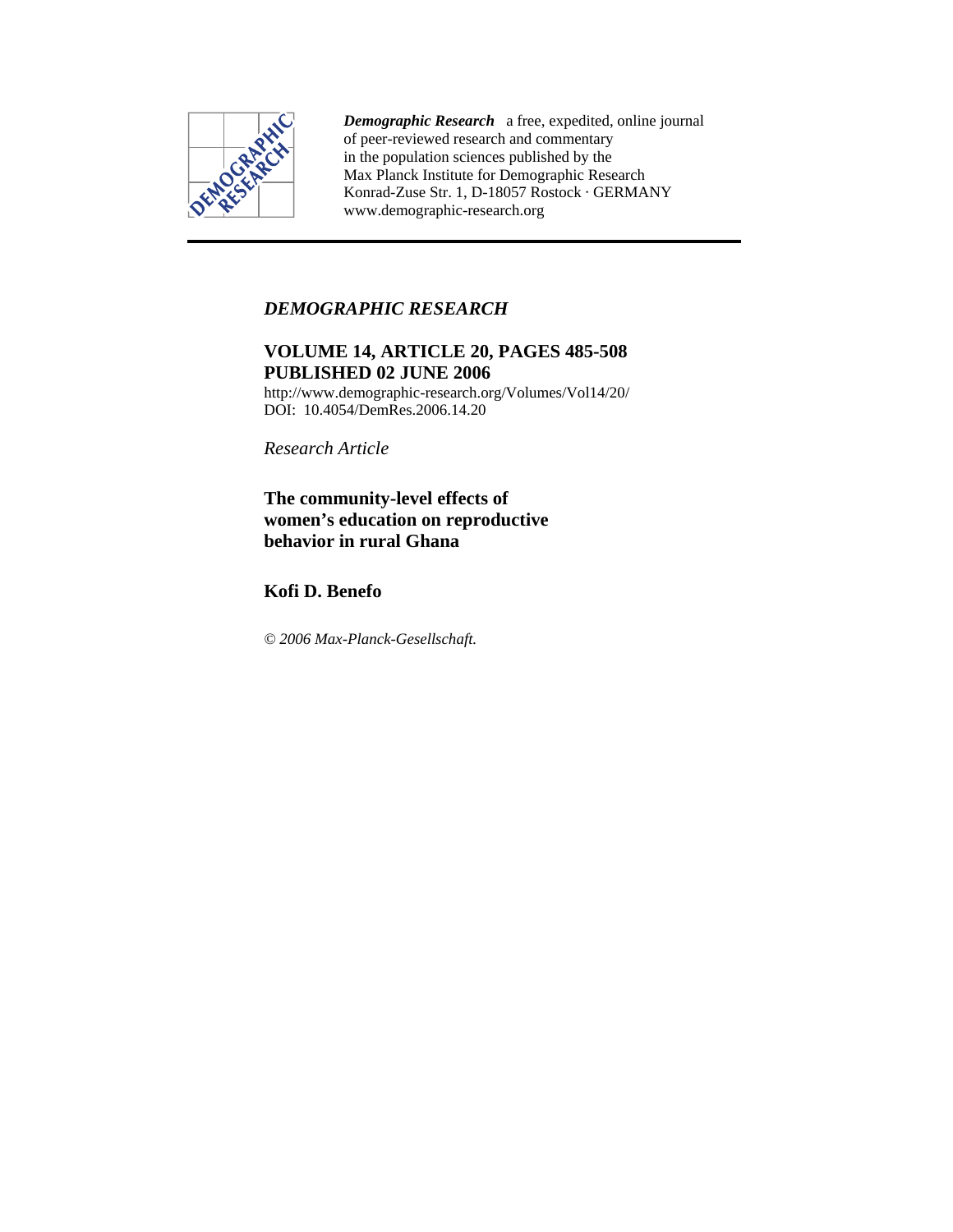# **Table of Contents**

| $\mathbf{1}$   | Introduction                              | 486 |
|----------------|-------------------------------------------|-----|
| 1.1            | Theory and literature review              | 486 |
| 2              | Setting, data, variables, and measurement | 488 |
| 2.1            | Setting and data                          | 488 |
| 2.2            | Variables and measurement                 | 489 |
| 2.2.1          | Dependent variables                       | 489 |
| 2.2.2          | Independent variables                     | 491 |
|                | Individual-level variables                | 491 |
|                | Community level variables                 | 492 |
| 3              | Analyses                                  | 493 |
| 3.1            | Preliminary results                       | 493 |
| 3.2            | Multivariate analytical technique         | 494 |
| 3.3            | Multivariate results                      | 495 |
| 3.3.1          | Interest in regulating fertility          | 495 |
| 3.3.2          | Contraceptive use                         | 498 |
| $\overline{4}$ | Discussion and conclusion                 | 500 |
|                | References                                | 503 |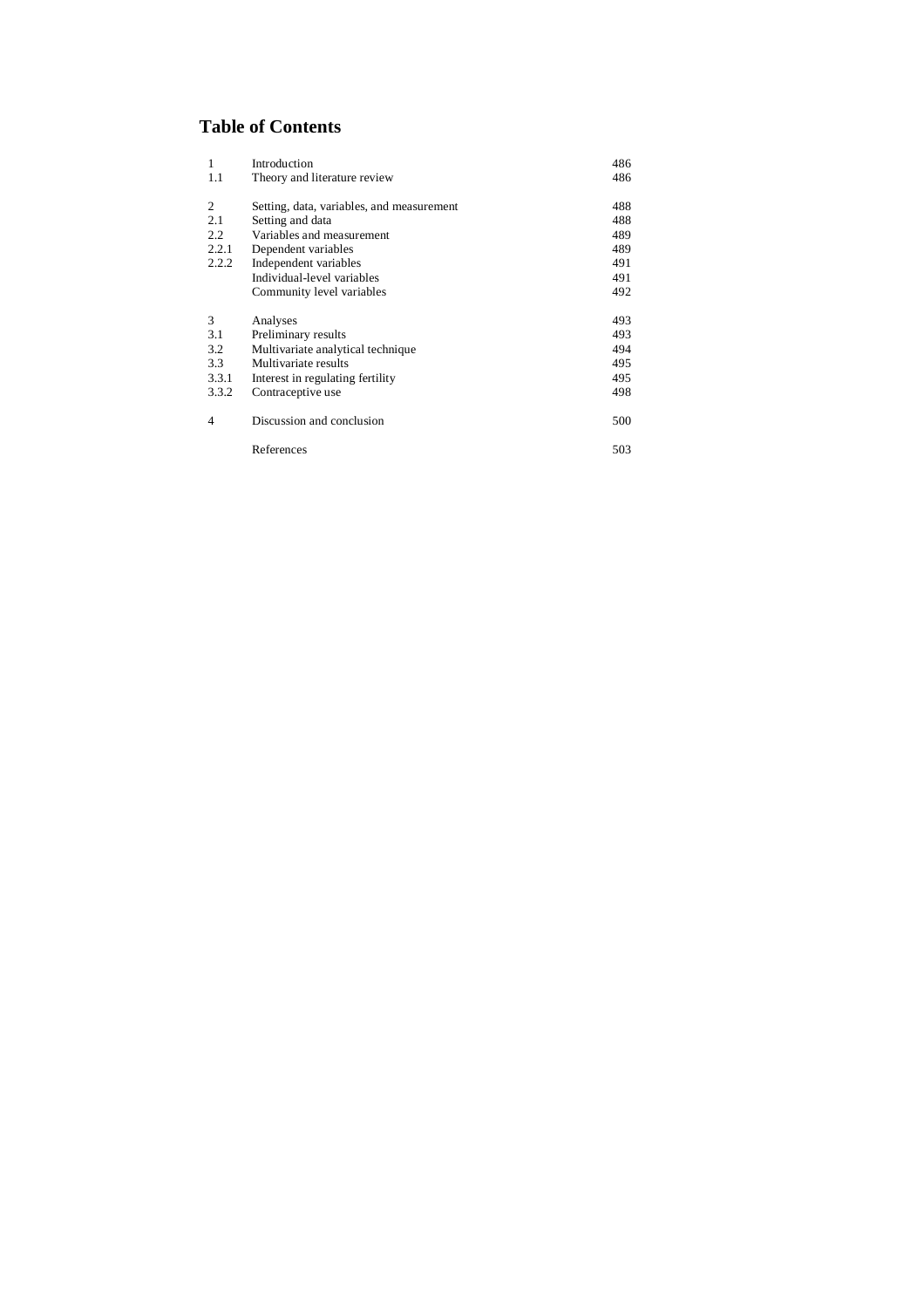## **The community-level effects of women's education on reproductive behavior in rural Ghana**

## **Kofi D. Benefo 1**

## **Abstract**

Using survey data collected in rural Ghana during the 1980s, this study examines whether a woman's interest in fertility regulation and contraception is influenced by the education of other women in her community. The study finds that, net of her own characteristics, a woman's interest in limiting fertility and using modern contraception increases with the percent of women with education in her community. The finding suggests that female education has a greater capacity to introduce novel reproductive ideas and behaviors into rural areas of Africa and thereby transform the demographic landscape in the region than is currently believed. Other community characteristics that increase women's interest in regulating fertility and contraceptive use in this setting include access to transportation and proximity to urban areas. However, these are not as powerful as women's education in transforming reproductive behavior.

<sup>&</sup>lt;sup>1</sup> Ph.D., Dept. of Sociology and Social Work, Lehman College, CUNY, 21 Oakey Drive, Kendall Park, New Jersey 08824. E-mail: kofi.benefo@lehman.cuny.edu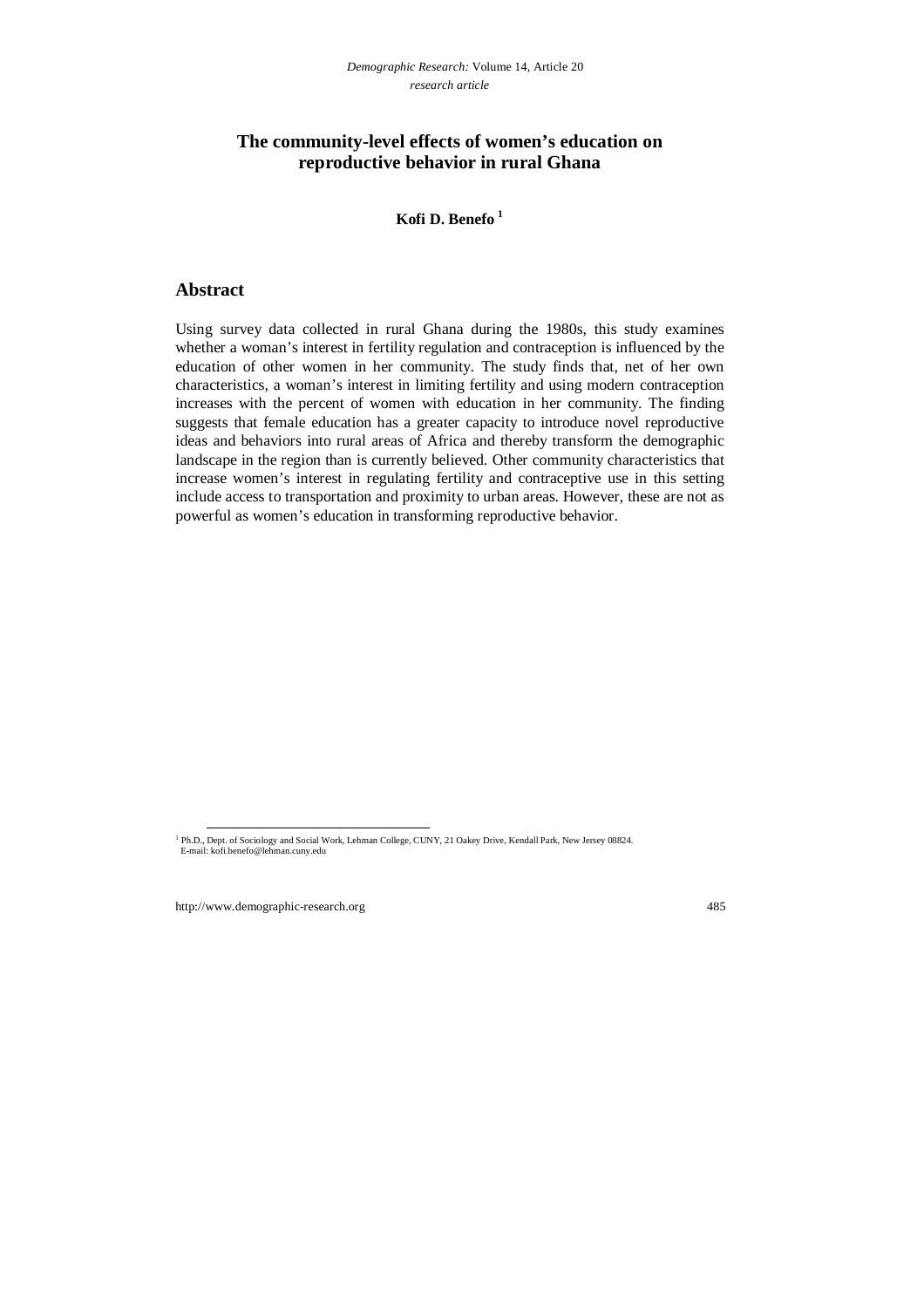# **1. Introduction**

Women's education occupies a unique place in demographic discourse and policy because a large amount of empirical research has revealed that educated women delay marriage, use contraceptives, reduce fertility and produce many other beneficial reproductive and child health outcomes (United Nations 1991). In recent years, new research showing that a woman's schooling affects the reproductive and health behaviors of other women has raised the possibility that female education has greater capacity to transform the demographic landscape of a society than is currently believed (Kravdal 2002). This study contributes to this new research on women's education by examining whether a rural Ghanaian woman's interest in regulating her fertility and using contraception is influenced by the schooling of other women in her community. It pursues the analysis by looking at the relationships between the average education of women in a community and an individual woman's interest in fertility regulation and contraceptive use while controlling for her education and other socio-economic and demographic characteristics.

In the next section, the paper reviews theories and research literature elucidating how the average education of women in a community affects the reproductive behavior of individual women. It also identifies community and individual-level characteristics used as controls in the multivariate analyses. The paper then goes on to provide background demographic information on Ghana and to describe the data, variables and measures employed for the analyses. The analyses section reviews the multilevel modeling methods employed to estimate community-level influences on reproductive behavior and the results of the multivariate analyses. The conclusion discusses the study's implications for population policy and research.

## **1.1 Theory and literature review**

There are a number of reasons why demographers believe a woman's reproductive behavior can be influenced by the education of other women. Diffusion theories emphasize the role of elite educated women in exposing other women to new ideas about fertility control. According to the theories, elite educated women develop a heightened awareness of the opportunity costs of childbearing, learn about western contraception and become empowered to adopt them (Johnson-Hanks 2003 2-3). These elite women then act as sources of information, social support and social pressure that diffuse their new lifestyles and ideas to other women (Montgomery and Casterline 1996; McNay, Arokiasamy and Cassen 2003).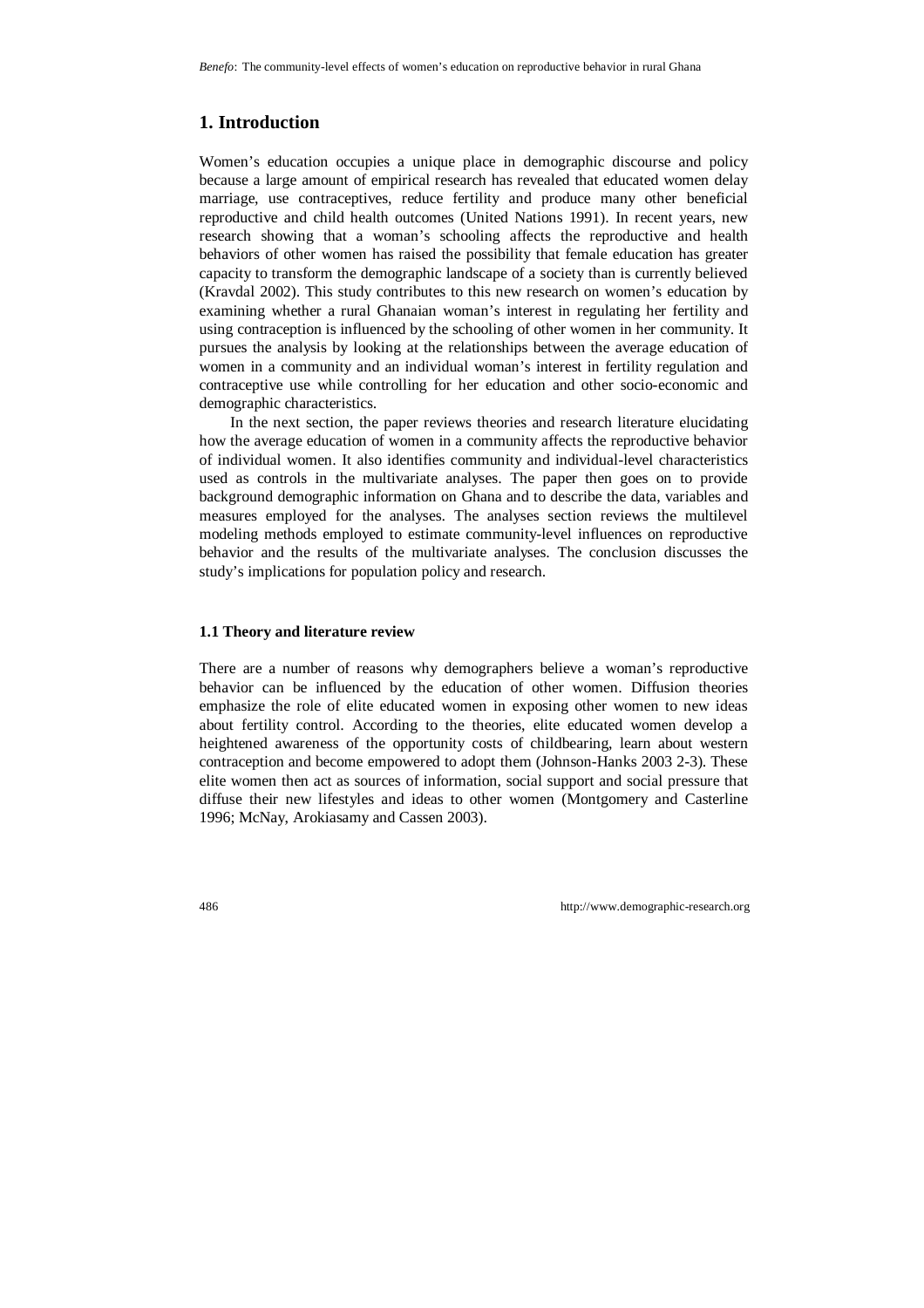Other theories argue that the education of women in a community changes the institutional setting in ways that reduce the incentive to have many children. Some claim that the education of some women in a community initiates social and ideational changes that undermine traditional patriarchal power and reduce men's interest in having large numbers of children as it becomes difficult for them to devolve the costs of childbearing onto their wives (McNay et al. 2003). Other versions of institutional theory suggest that women's education makes female labor markets more competitive or increases women's interest in educating their children. These social changes give rise to the idea that social mobility is incompatible with large family sizes (Kravdal 2002). However it happens, these theories imply that individual women become interested in regulating their fertility and using contraception as other women in their community become educated.

A number of empirical studies support the claim that the presence of educated women in a community is associated with reduced fertility for women, regardless of their individual characteristics. Net of a woman's own education, the average education of women in a community has been shown to have a negative association with individual fertility in Peru (Tienda, Diaz and Smith 1985), Thailand, Malaysia, Indonesia and the Philippines (Hirschman and Guest 1990; Hirschman and Young 2000), Kenya (Lesthaeghe et al. 1985), sub-Saharan Africa (Kravdal 2002) and South India (Morsound and Kravdal (2003). In Bangladesh (Amin, Diamond and Steele 1996), India (McNay et al. 2003) and Zimbabwe (Kravdal 2000) researchers found positive associations between community level literacy among women and individuallevel contraceptive use, net of an individual woman's schooling.

Although most available research on the issue indicates that the average education of women in a community usually increases a woman's interest in contraception and regulating fertility and reduces her fertility, some studies suggest that the relationship is much more complicated. This research suggests that the average education of women could lead to increases in fertility by undermining interest in certain methods of fertility regulation. For instance, in Kenya, Lesthaeghe et al. (1985) found that, net of an individual women's schooling, aggregate education of women in a community was negatively associated with the length of breast-feeding and post-partum abstinence. Breast-feeding and post-partum abstinence are not methods for regulating family size, nevertheless, as they are reproductive strategies that have a long history in Africa, their reduction with increases in the aggregate education of women raises the possibility that methods of regulating fertility that are traditional to Africa, such as birth-spacing and traditional contraceptives, are likely also to be reduced (Lesthaeghe 1984). To deal with the complicated relationship between education and fertility hinted at by Lesthaeghe et al. (1985), this study distinguishes education's impact on interest in birth-spacing and using traditional contraception, practices known to be culturally traditional to rural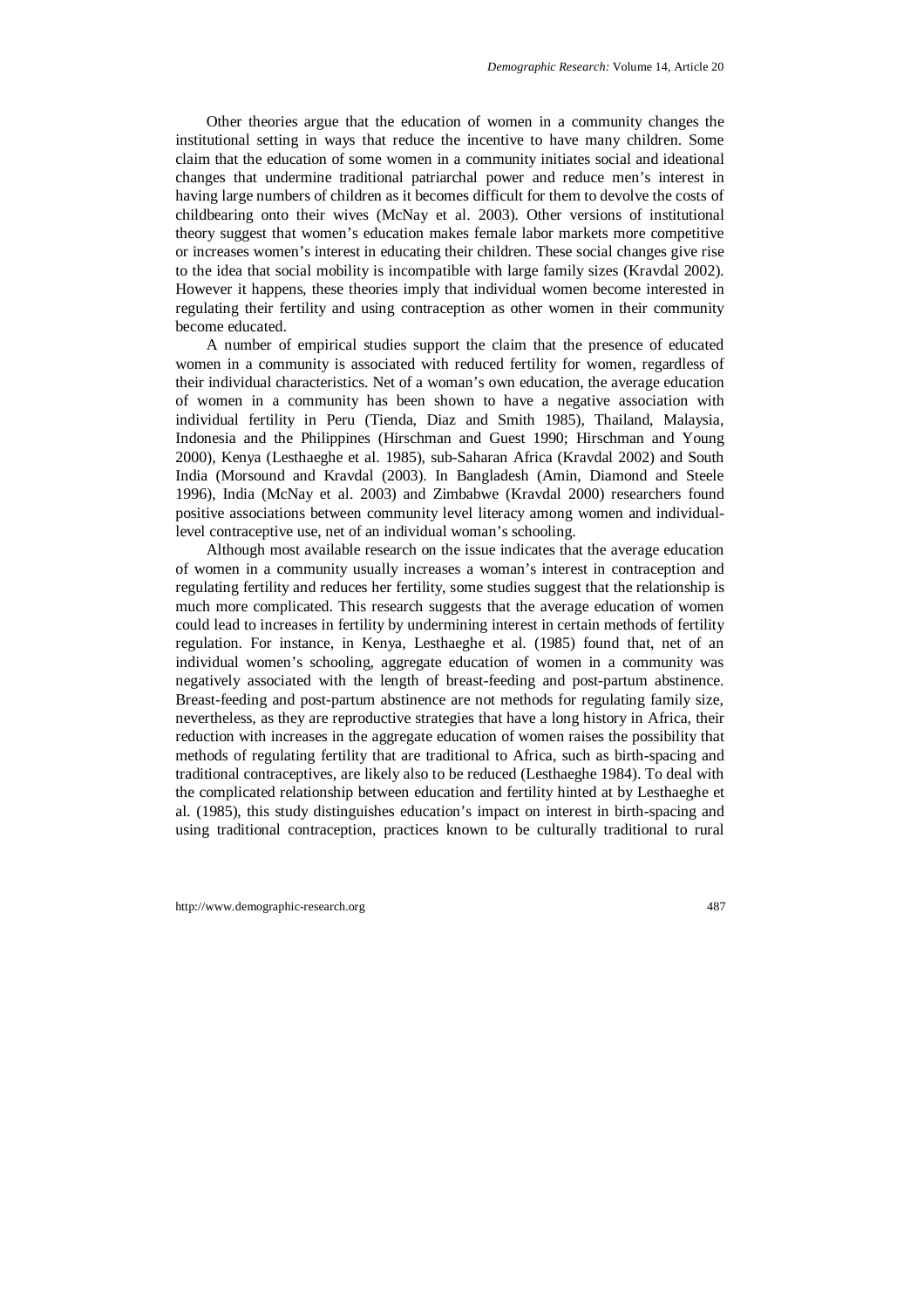Ghana (Bleek 1987; Ghana Ministry of Health 1992) from its effect on interest in limiting childbearing and using modern contraception, practices demographers view as critical to initiating fertility transitions (Van de Walle and Knodel 1980).

Three community characteristics believed to influence fertility are controlled to prevent them from confounding estimates of female education's aggregate effects (Kravdal 2000, 2002; Moursund and Kravdal 2003). One is proximity to urban areas because historically ideas supporting low fertility diffused from urban to rural areas through migratory processes (Brockerhoff 1995; Goldscheider 1984; Kravdal 2000, 2002; Gugler and Flanagan 1978; Reed, Briere and Casterline 1999; Saha 1994; Shapiro and Tambashe 2001). The second is community access to transportation. In Bangladesh (Ahmed 1994; Saha 1994) and some parts of Africa (Hammerslough 1992; Reed et al. 1999), ideas and behaviors that support interest in regulating fertility and using contraception appear to arrive in a community through its communication linkages with the outside world. The third is community infrastructural development because access to modern amenities like electricity, farming machinery and health services have the potential to reduce economic and social uncertainty in a community and thereby turn the economic calculus against high fertility (Caldwell and Caldwell 1985; Entwisle, Casterline and Sayed 1989; Harbinson and Robinson 1985; Saha 1994).

Also included in the analyses as controls are eight individual characteristics of women shown to influence reproductive behavior. Five of them are indicators of a woman's socioeconomic status such as her education and nonfamilial work status (Mason 1987), her exposure to family planning information and the mass media (Bankole, Rodriguez and Westoff 1995; Easterlin and Crimmins 1985; Freedman 1997; Westoff 1999; Westoff and Rodriguez 1995), as well as her membership of privileged ethnic and religious networks (Raftery, Lewis and Aghajanian 1995; Watkins 1991). Three are indicators of life-cycle stage, a woman's family size, age and age at first marriage (Hirschman 1985; Kocher 1979; Malhotra and Thapa 1991).

## **2. Setting, data, variables, and measurement**

#### **2.1 Setting and data**

Ghana is at the initial stages of a fertility decline. Between 1988 and 1998, total fertility rates declined from 6.4 to 4.6. Urban rates went from 5.3 in 1988 to 3 in 1998 while rates in rural areas went from 7 to 5.3 (Lloyd, Kaufman and Hewet 2000; Ghana Statistical Service 1989; Onuoha and Timaeus 1995). Changes in sexual behavior and increases in the use of contraception have been important in accounting for the fertility decline. In urban areas, contraceptive prevalence rates for currently married women 15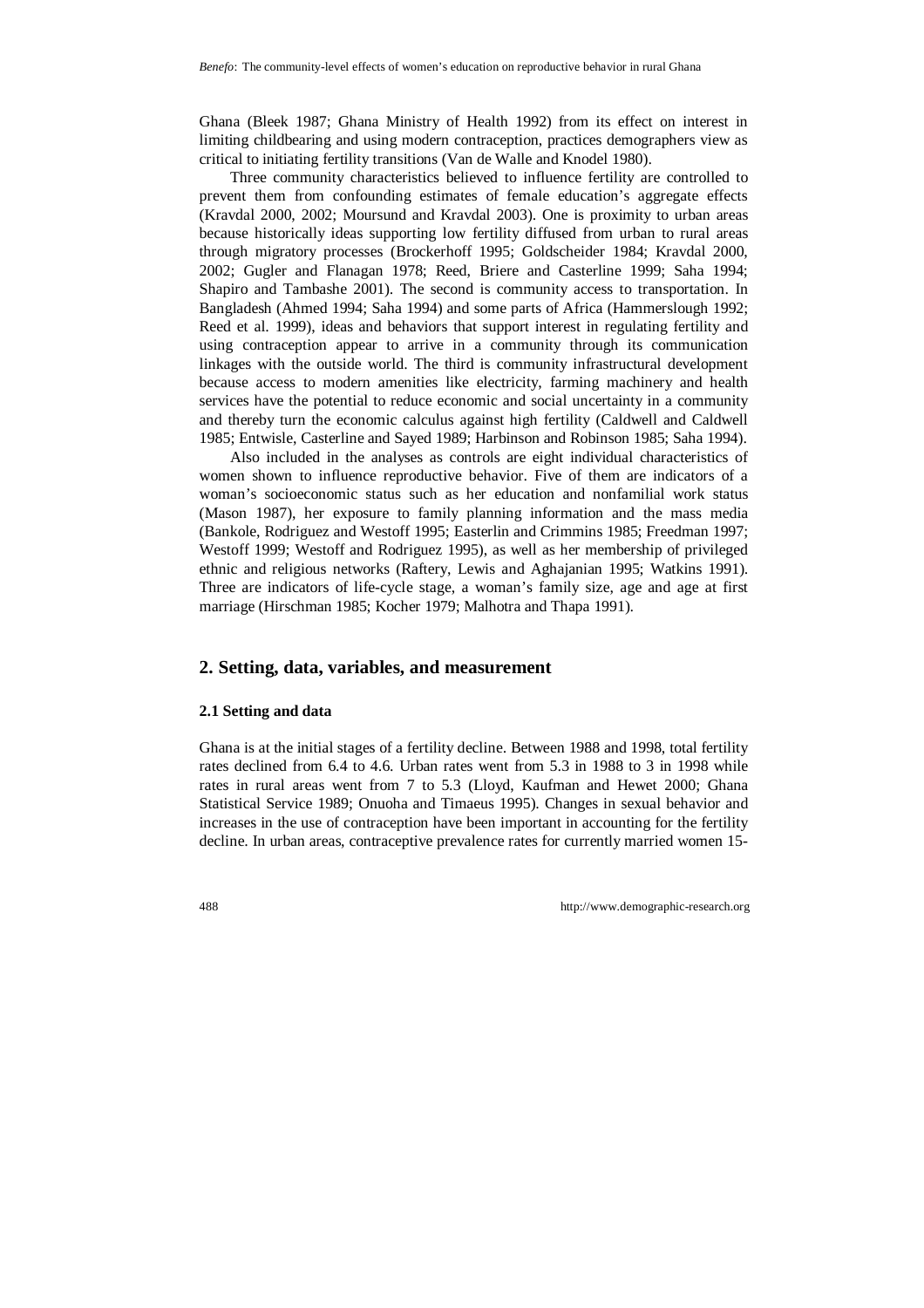49 years went from 9.5% in 1979 to 20.3% in 1998 while in rural areas they went up from 9.9% to 18.1% (Lloyd et al. 2000; Ghana Statistical Service 1989; Onuoha and Timaeus 1995).

Although much is known about the proximate determinants underlying fertility decline in Ghana, little is known about the socio-economic factors that have accounted for the changes in attitudes towards family size and contraception. By examining the role of women's education, this study may be helpful in pinpointing the socioeconomic roots of fertility decline in the region. The study focuses on the period surrounding the decline's start in the 1980s, before it became widespread and obscured the socioeconomic differentials that initially were the source of fertility change. The study sample is obtained from the 1988 Ghana Demographic and Health survey (DHS) of 4,488 women aged between 15 and 49 years conducted by Macro International, Inc. and the Ghana Statistical Service (Ghana Statistical Service 1989). The DHS survey data are supplemented with other data from the 1984 Ghana population census (Government of Ghana 1984) and 1987 and 1988 Ghana Living Standard Surveys (Government of Ghana 1987, 1988)

Of the women surveyed in the 1988 Ghana DHS, only 2,965 lived in rural communities with fewer than 5,000 people. Unmarried respondents were eliminated to arrive at 2,195 currently married women. An additional seventy-five women who selfreported as infecund were excluded, along with respondents lacking information on some study variables, to leave the study sample size at 1,812 currently married women residing in 63 rural and semi-urban communities with populations not exceeding 5000. Sample attrition resulting from missing values appears not to be a problem - a comparison of the sample of all currently married women with the study sample on a number of socio-demographic characteristics showed them to be virtually identical.

#### **2.2 Variables and measurement**

#### **2.2.1 Dependent variables**

The two dependent variables, listed in panel A of Table 1, are operationalized with data from the Ghana DHS.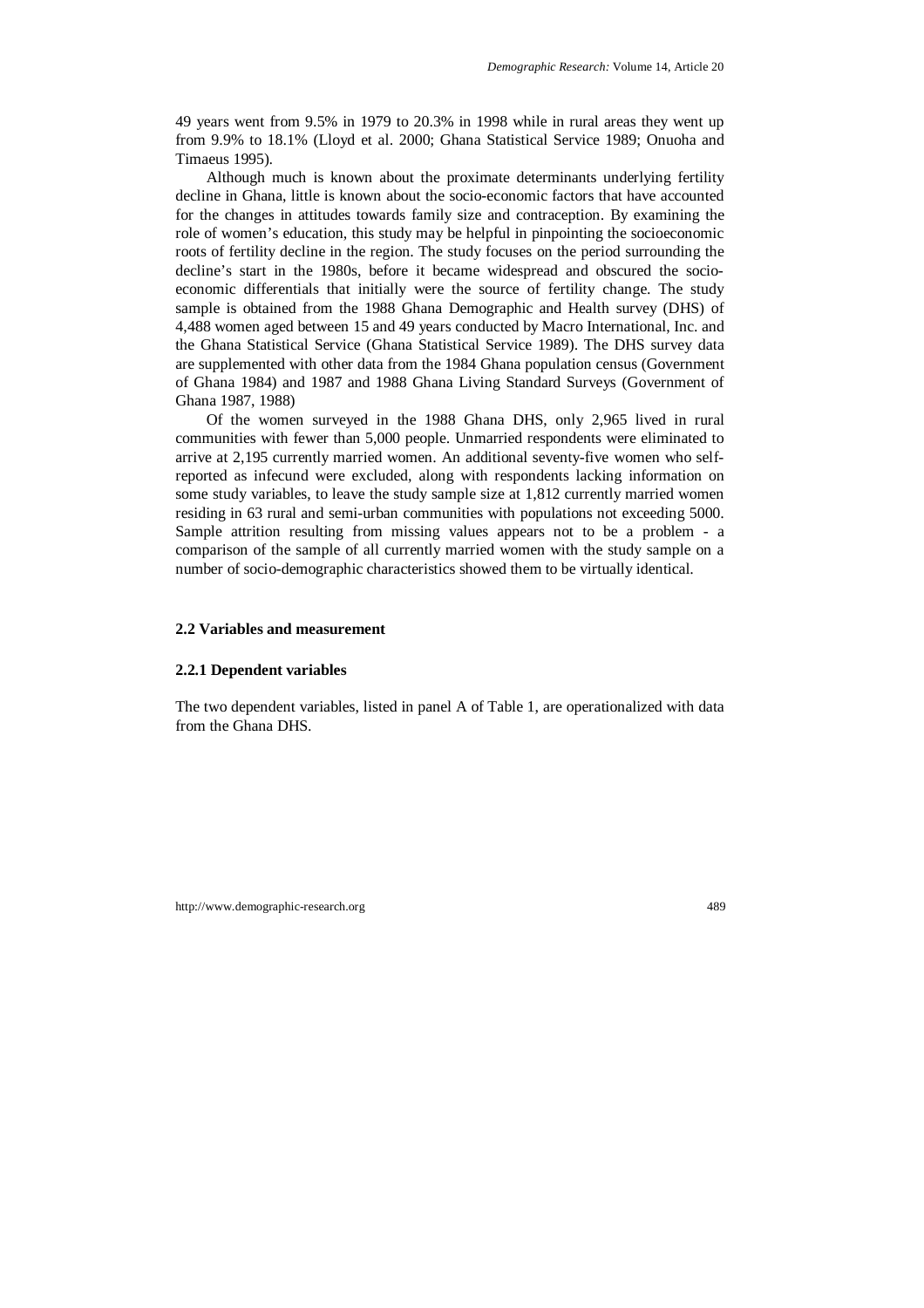| Variable Names                           | Measures                                                                |       | Univariate Statistics |
|------------------------------------------|-------------------------------------------------------------------------|-------|-----------------------|
|                                          | A. Dependent Variables                                                  | Means | Range                 |
| A. Interest in Fertility Regulation      |                                                                         |       |                       |
| 1. Desire no more children (LIMIT)       |                                                                         | 0.20  | $0 - 1$               |
| 2. Desire more after 2 years (SPACE)     |                                                                         | 0.48  | $0 - 1$               |
| 3. Desire now/uncertain (NOW)            |                                                                         | 0.32  | $0 - 1$               |
| B. Contraceptive use                     |                                                                         |       |                       |
| 1. Modern methods (MODERN)               |                                                                         | 0.03  | $0 - 1$               |
| 2. Traditional methods (TRAD)            |                                                                         | 0.06  | $0 - 1$               |
| 3. Intend to use (INTEND)                |                                                                         | 0.29  | $0 - 1$               |
| 4. Not using/Not Intending (NONUSE)      |                                                                         | 0.62  | $0 - 1$               |
|                                          | B. Individual-Level Independent Variables                               |       |                       |
| Woman's exposure to family planning ads. | has seen/heard family planning ads.                                     | 0.08  | $0 - 1$               |
| Woman's Ga-adangbe/Ewe ethnicity         | is Gaadangbe or Ewe                                                     | 0.27  | $0 - 1$               |
| Woman's non-animist religion             | is not a traditional African religionist                                | 0.86  | $0 - 1$               |
| Woman's schooling                        | has some schooling                                                      | 0.45  | $0 - 1$               |
| Woman's work                             | works in enterprise not owned by family member 0.48                     |       | $0 - 1$               |
| Woman's age at 1st marriage              | age at first marriage                                                   | 17.6  | $8 - 41$              |
| Woman's age                              | completed years                                                         | 31.00 | $16 - 49$             |
| Woman's family size                      | number of surviving children                                            | 3.32  | $0 - 12$              |
|                                          | C. Community-Level Independent Variables                                |       |                       |
| Aggregate women's education              | % of women 15 - 49 yrs with any formal<br>schooling in sampling cluster | 52.52 | $0 - 92.59$           |
| Community transportation:                |                                                                         |       |                       |
| 1) Public transportation                 | 1) Sampling cluster has public transportation & 0.57<br>motorable road  |       | $0 - 1$               |
| Motorable road<br>2)                     | 2) Sampling cluster has motorable road only                             | 0.22  | $0 - 1$               |
| No transportation<br>3)                  | 3) Sampling cluster had no motorable road                               | 0.21  | $0 - 1$               |
| Urbanization                             | % of district's population in towns with at least<br>10,000 people      | 8.35  | $0 - 49.92$           |
| Community infrastructure development     | see text for description of index                                       | 4.55  | $0 - 14$              |

## **Table 1: Variables, measures and univariate statistics**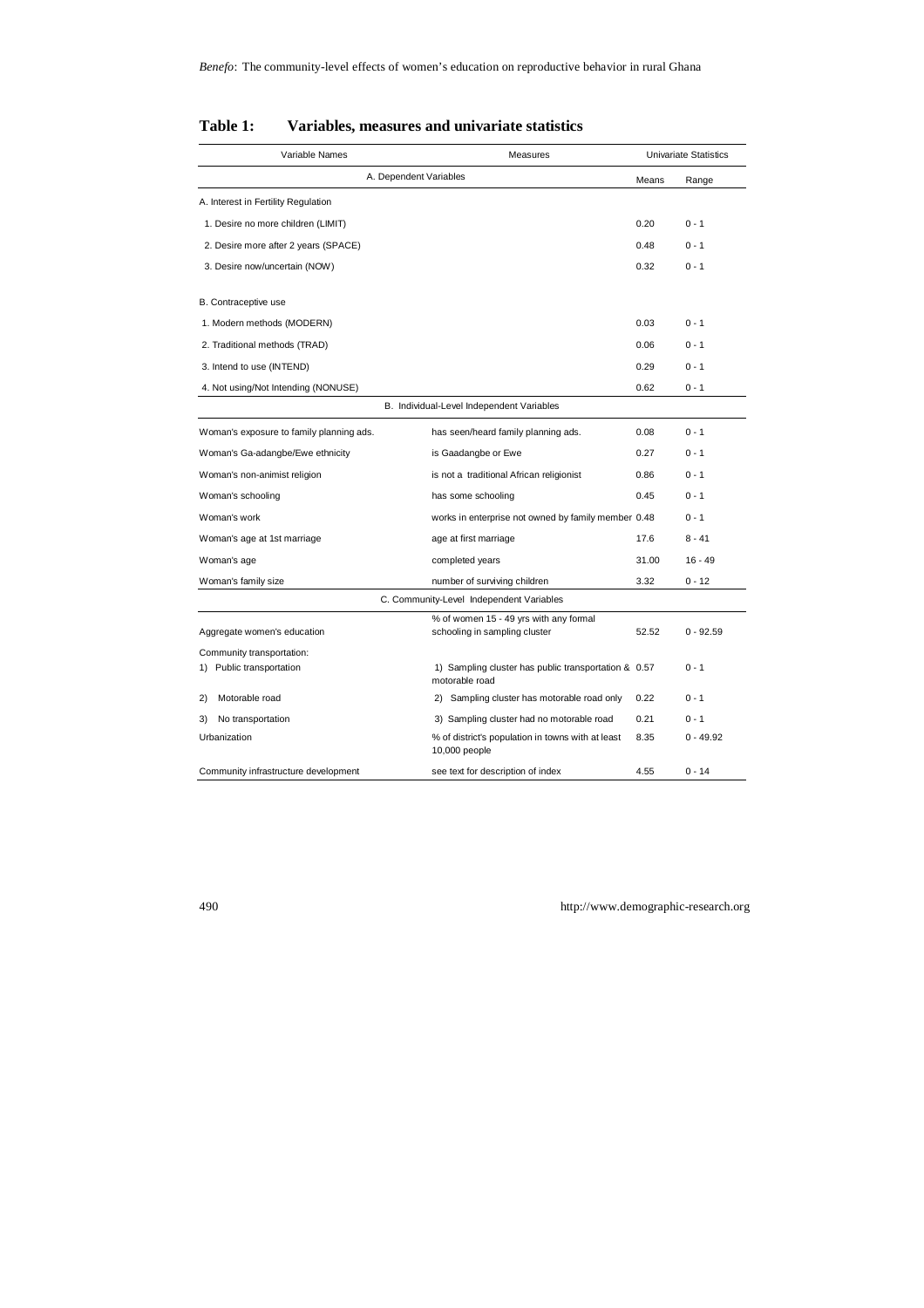Women's interest in regulating their future childbearing is assessed with a categorical variable that distinguished limiters who wanted to stop childbearing at the time of the survey (LIMIT) because most researchers see limiting childbearing as the prime motivator of modern day fertility declines. It also distinguished spacers who wanted to delay the next child by at least two years (SPACE) because spacing is fertility-regulating behavior that is traditional to rural Ghana. The third category included people who wanted children within two years of the survey, or wanted children but were unsure of the timing together with those who were undecided about their plans for childbearing (NOW). People in the third category were assumed to be uninterested in regulating their family size.

The second dependent variable, interest in using contraception, distinguished modern contraceptors (MODERN) using high technology, biomedically efficient contraceptives such as pills, IUDs, injections, diaphragm/foam/jelly, condoms, female sterilization, male sterilization, and Norplant. It also distinguished traditional contraceptors (TRADITIONAL) whose low technology and behavioral methods, including periodic abstinence, rhythm, withdrawal, herbs and potions, represent reproductive strategies that have some history in rural Ghana. A third category of the variable distinguished women who were not using any method at the time of the survey but expressed an intention to do so in the future (INTEND) while the fourth category included women who expressed no interest in using contraception and were not using any at the time of the survey (NOT).

#### **2.2.2 Independent variables**

#### **2.2.2.1 Individual-level variables**

Measures of the individual-level independent variables are described in panel B of table 1. The data on which they are operationalized come from the 1988 Ghana DHS. The measure for a woman's schooling distinguished women with any schooling from others. The measures for nonfamily work and the family planning exposure variables distinguished women who are nonfamily employees and those who have seen commercials about family planning from other women. The respondent's ethnic network measure distinguished Gaadangbe-ewes from members of other ethnic groups because the former, located in southern coastal areas of Ghana, have experienced more westernization and socio-economic development than the latter. For the same reason, the measure for religious networks distinguished non-animists who have more exposure to westernization and development, from adherents of traditional African religions.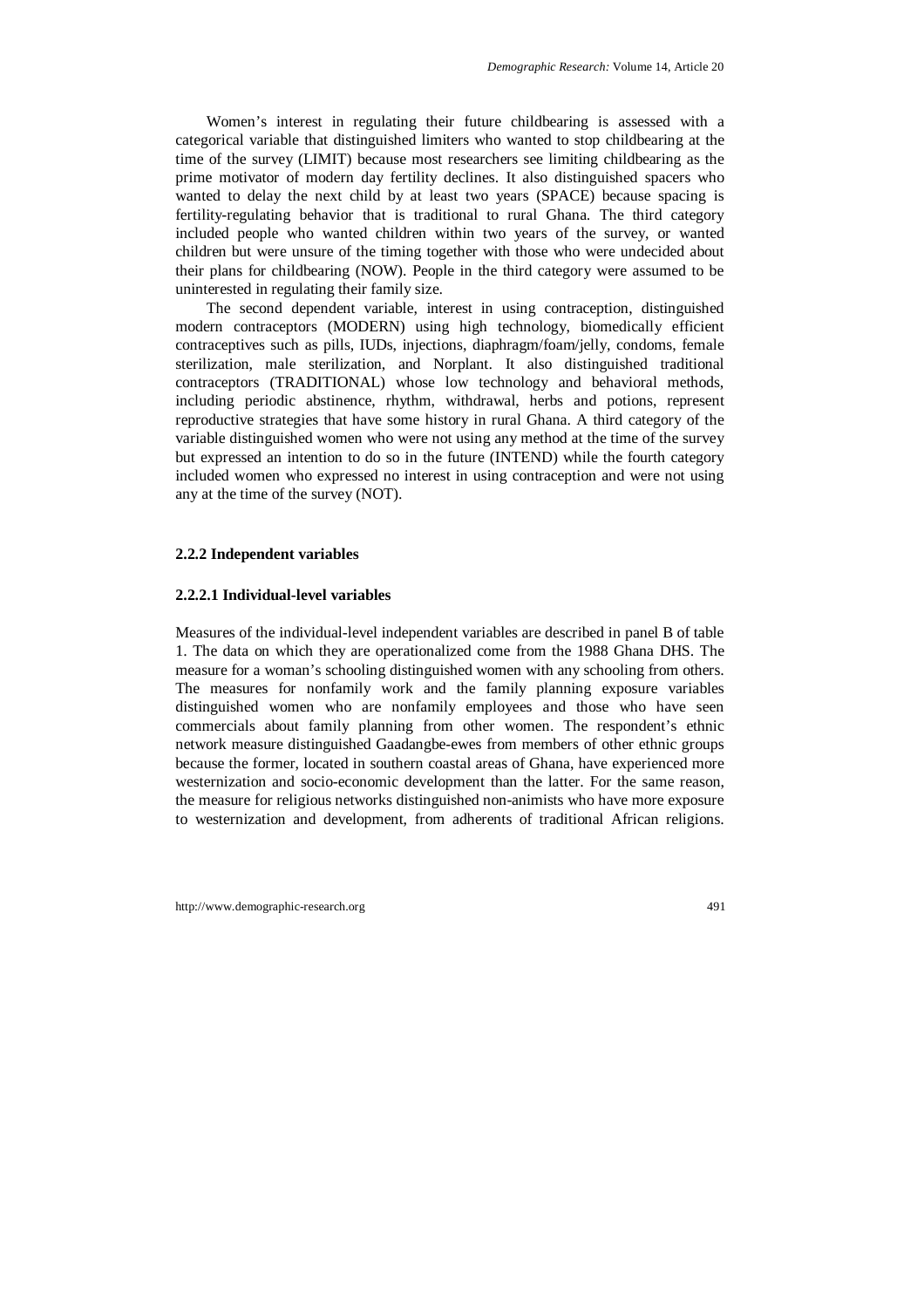Measures for the life-cycle variables, family size, age, and age at marriage, are described in table 1.

#### **2.2.2.2 Community level variables**

The key independent variable, the aggregate education of all women in a community, is operationalized as the percent of reproductive aged women in a sample cluster with any schooling and is based on data from the DHS. The measure of proximity to an urban area is operationalized as the percent of a district's population in communities with over 10,000 inhabitants, using data from the 1984 Ghana population census. The three category community transportation measure distinguished sampling clusters with motorable roads and public transportation, those with motorable roads only, and a third group with neither motorable roads nor public transportation. Community infrastructural development is operationalized as the number of the following 17 services and facilities available in a sampling cluster; close proximity to an agricultural extension center, hospital, clinic, pharmacy, maternity home, farmer's cooperative society, cooperative societies, pipe born water in most homes, bar, restaurant or other outdoor eating facility, post office or public telephone, bank, adult literacy program, electricity in most homes, primary, middle or secondary school, and a permanent market. The last two community measures utilized information from the 1988 Ghana Living Standard Survey that was provided by community leaders.

The community predictors described above represent only a small portion of the community-level characteristics examined in this study. Many other variables were examined but were excluded from the final models because of constraints posed by community sample size. In multilevel analysis, the rule of thumb is that there should be at least ten communities per community-level predictor in the model (Raudenbush and Bryk, 2002). The moderate number of communities (63) available for this study meant that some potentially important variables had to be left out of the final models. For instance, village access to family planning services was excluded from the final models in part because of the constraints posed by the community sample size. Analyses with a family planning variable showed it to have some association with reproductive behavior. Net of a whole host of socio-economic characteristics, a woman's interest in limiting family size, but not in spacing children, using or intending to use contraception increased in communities within five miles of a family planning clinic or worker. However, that result had to be weighed against research showing the placement of family planning services to be a nonrandom process in many developing countries (Gustavo, Guilkey and Mroz 1988). I could not discount the possibility of bias in my estimates of family planning service effects arising from nonrandomness in service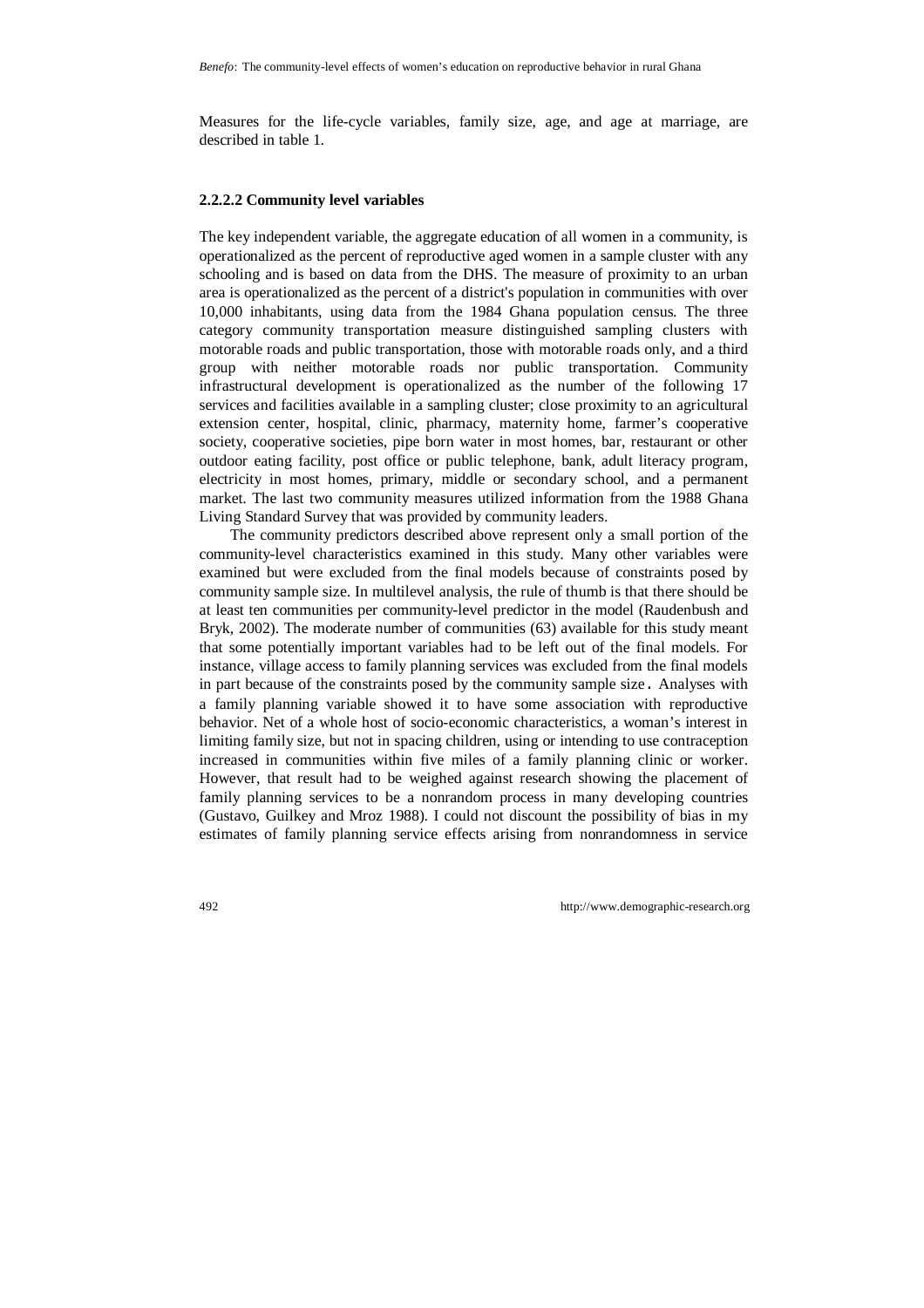placement. For that reason, it made sense, given the constraints posed by the relatively small number of communities available for the study, to leave the family planning variable out of my final models.

## **3. Analyses**

#### **3.1 Preliminary results**

Preliminary statistics on the dependent variables presented in table 1 reveal that many women were interested in regulating their family in 1980s rural Ghana. While 32% of women wanted a child at the time of the survey (NOW), 20% of currently married women wanted to stop childbearing (LIMIT) and 48% desired to delay the next child by at least two years (SPACE). In striking contrast to the large number of women interested in regulating their families, the statistics on the contraceptive use variable indicate that few people were using contraception. Only 3% of currently married women were using modern contraceptives (MODERN) and 6% were using traditional methods (TRAD). At 29%, the percent of currently married women who intended to use contraceptives is much larger than the 9% actually using, but is still much less than one would expect given the large number of women who expressed an interest in regulating fertility.

The community-level statistics in panel C of Table 1 show rural Ghana to be a fairly underdeveloped setting with limited education of women, limited urbanization and limited development. The average community had only about 53% of women in the reproductive ages with any schooling, was located in a district with only 8% of its population in urban centers, and had only between four and five of 17 possible development infrastructures. The country does have a reasonably well-developed transportation system. Only 21% of communities have no access to motorable roads at all. About 57% of communities have public transportation and motorable roads while 22% have motorable roads only.

As the setting is poor, women's education offers considerable promise for promoting fertility decline if it can be shown that interest in regulating fertility and using contraception increases with their aggregate education. The next section describes the multivariate analyses examining that issue as well as the closely related, but more general issue of how important community characteristics are as determinants of women's interest in fertility regulation and contraception.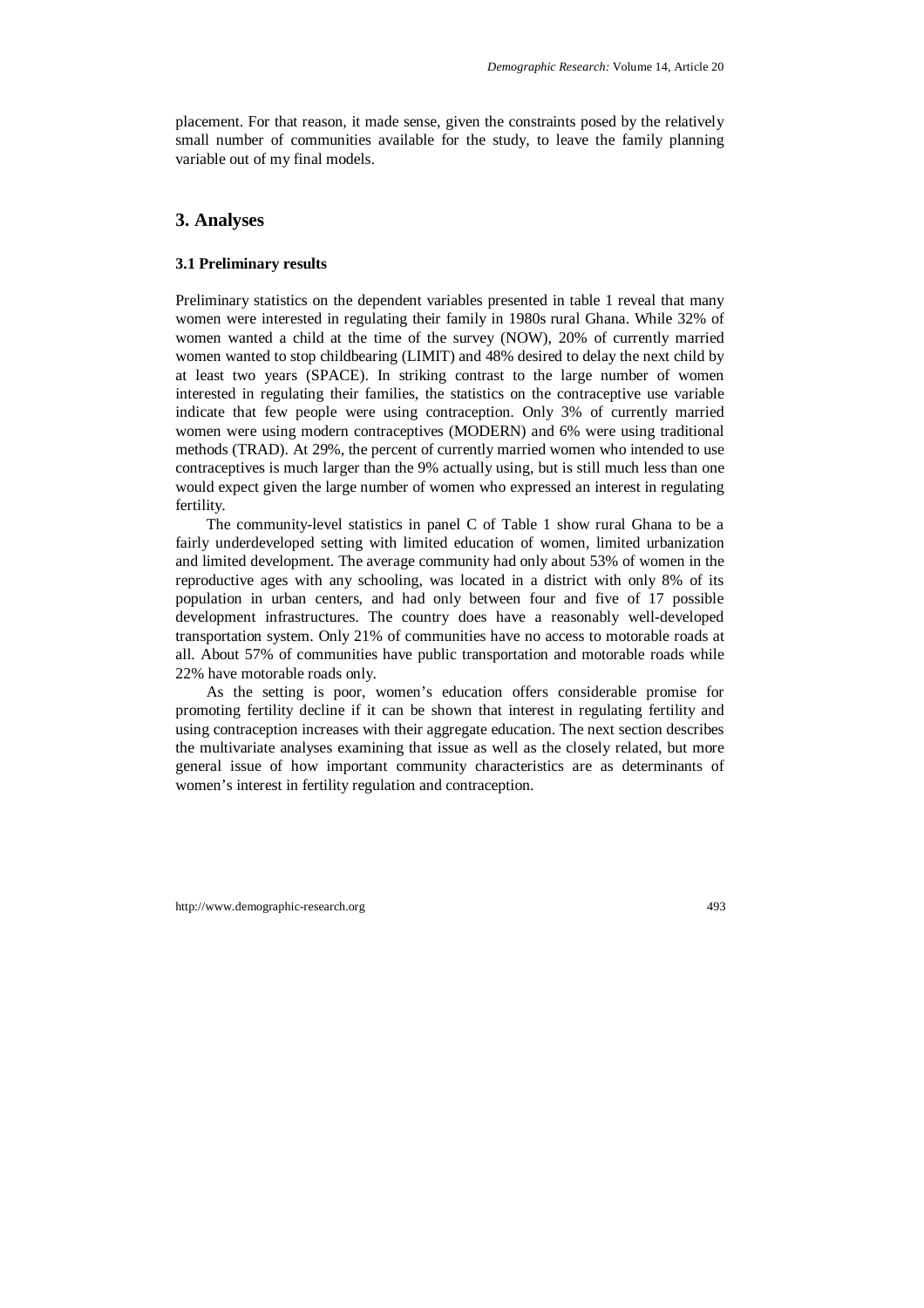#### **3.2 Multivariate analytical technique**

I employed multinomial logit modeling for the multivariate analysis. Multinomial logit regression, depicted generally as,

$$
Log (P_i/P_m)=Xb,
$$
 (1)

models the "log of the odds" of being in category 'i' relative to category 'm' of a dependent variable as a function of **X**, a matrix of independent variables, and '**b**', a column vector of unknown parameters (Maddala 1983). Once estimated, the components of **b**, known as logit coefficients, depict changes in the logits of making choice 'i' rather than choice 'm' on the dependent variable in response to increases in the values of the explanatory variables contained in **X** (Allison 2001).

Using maximum likelihood procedures to estimate the unknown parameter vector in equation (1) is inappropriate in this study because survey respondents within communities are nonindependent. Use of maximum likelihood estimation of (1) with such hierarchically structured data produces biased and inefficient regression coefficients and underestimates the standard errors (Guo and Zhang 2000). To overcome the problems arising from hierarchal nesting, I estimated (1) with the full penalized quasi-likelihood methods (PQL) implemented in the software Hierarchical General Linear Model (HGLM) (Bryk, Raudenbush, and Congdon 1996). HGLM reformulates (1) as two systems of equations. The first system or the microlevel system of equations has the same form as (1) but includes only the individual-level variables as predictors and is estimated for each of the 63 communities in the study sample. A second or macrolevel system of equations treats the intercepts from the microlevel system as dependent functionally on the community level variables and a normally distributed random error term with mean zero and unknown variance. The error term in the second level system represents the unique effect of belonging to a community. By explicitly modeling this error, HGLM controls for community-level sources of nonindependence.

One problem with HGLM is that, in the absence of a closed form for the multinomial logit's likelihood function when data are nested hierarchically, it obtains estimates of the unknown regression parameters and their standard errors by maximizing a Taylor series approximation (Bryk et al. 1996). Simulation studies have revealed that using an approximation to the likelihood function downwardly biases estimates of the standard errors. This bias can be quite large for data sets with very large numbers of clusters, many clusters with very few observations, and high intracluster correlations (or proportions of the total variance in the dependent variable accounted for by the community-level units) (Guo and Zhao 2000).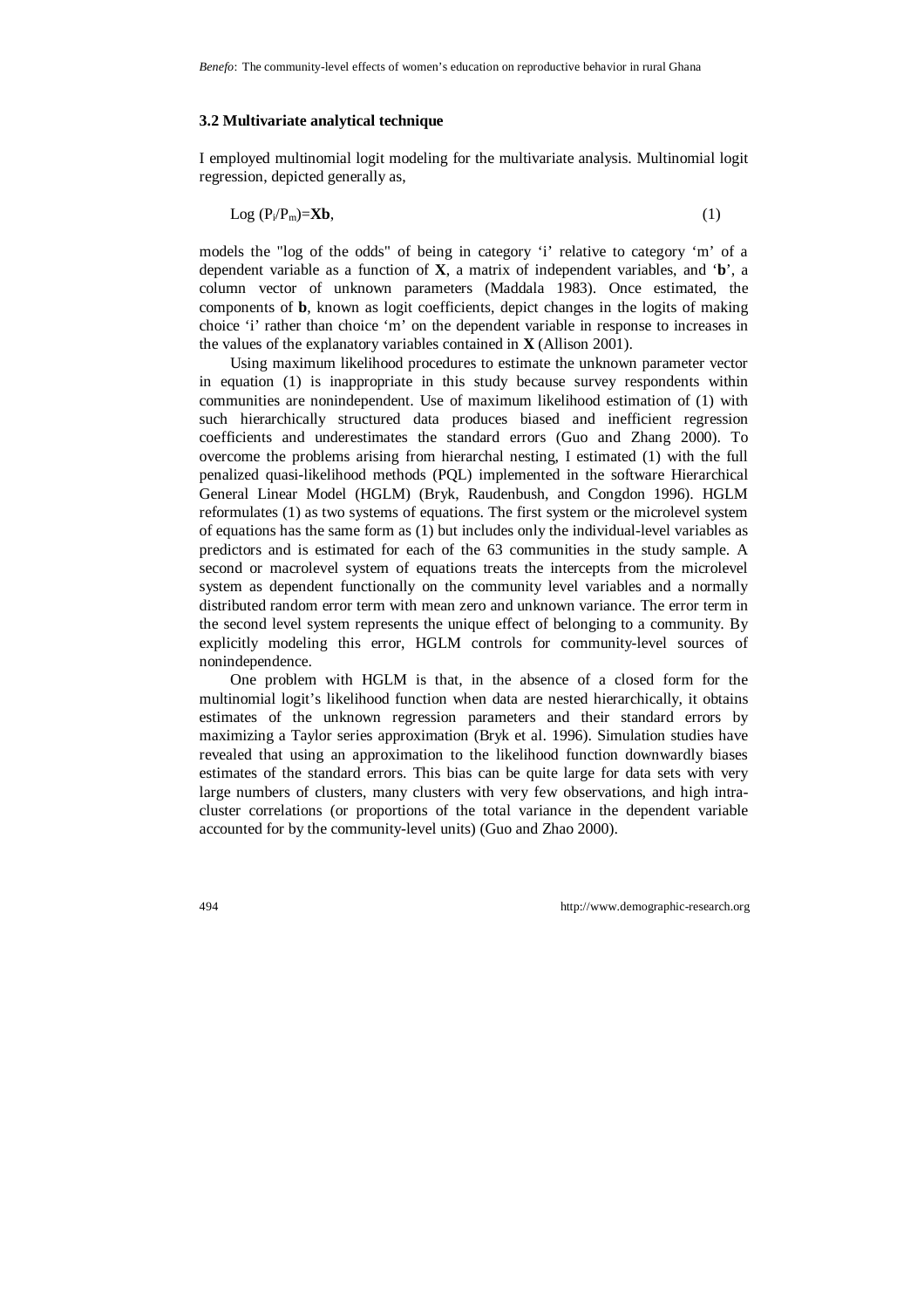For this study, estimation bias associated with PQL is unlikely to be substantial. The study has a moderate number of moderate size clusters with between 18 to 57 observations. The average cluster size is about 29. No cluster had only one observation. Intracluster correlations are on the low side for all the dependent variables and range from a minimum of 2.8% for the desire to the space (SPACE) versus having a child (NOW) dependent variable to a maximum of about 11.6% for the traditional contraception (TRAD) versus no contraception (NOT) variable.<sup>2</sup> To further reduce the chances of underestimated standard errors leading to erroneous conclusions, I based interpretation of the multivariate results only on coefficients that met the 5% significance test.

#### **3.3 Multivariate results**

The estimated logit coefficients for this analysis are presented in tables 2 and 3. Along with the logits, two other types of coefficients, odds ratios and intercept component variances, are reported. The odds ratios, in parentheses, help clarify the magnitudes of the predictor effects. The ratios are standardized for continuous variables and show changes in the odds of making choices on the outcome variable in response to increases by one standard deviation in the values of the predictor variables. Ratios reported for categorical and binary independent variables reveal changes in the odds of choices on the outcome variable in response to unit shifts in values of the predictor variables (Long 1997). Estimates of intercept variances presented in the lower parts of the tables show the residual variation in the outcome variables associated with community residence after variance attributable to the model variables is removed.

#### **3.3.1 Interest in regulating fertility**

The analysis for women's interest in fertility regulation produced the two equations in table 2 for the determinants of limiting (LIMIT) or spacing (SPACE) childbearing versus having children at the time of the survey (NOW).

<sup>2</sup> According to Hedeker (2003), the intra-cluster correlation in logistic regression models containing only a random intercept is  $r_{it}$  = intercept variance/(intercept variance + level-one variance). The level-one variance is set equal to 3.29, the variance of a logistic distribution. The other term is the level-two variance corresponding to the intercept of the Tth category of the dependent variable.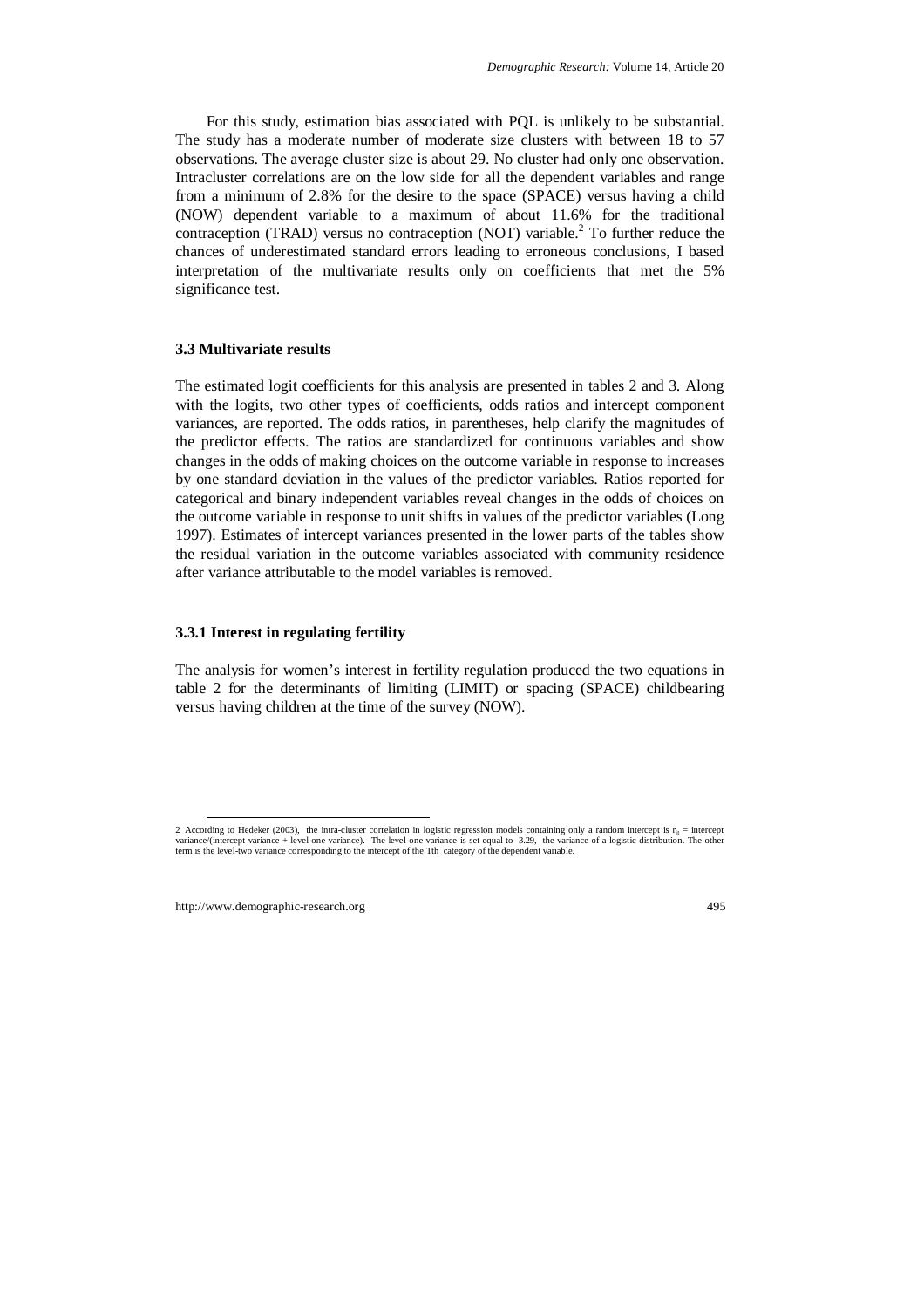| Variables                                | LIMIT v. NOW   | SPACE v. NOW  |
|------------------------------------------|----------------|---------------|
| Intercept                                | $-4.777***$    | 1.749***      |
| Individual-Level Variables               |                |               |
| Woman's exposure to family planning ads. | $0.768***$     | 0,307         |
|                                          | $(2.155)^2$    | (1.359)       |
| Woman's schooling                        | $0.438**$      | 0,197         |
|                                          | (1.550)        | (1.218)       |
| Woman's work                             | $-0.299**$     | $-0.266**$    |
|                                          | (0.742)        | (0.742)       |
| Woman's Gaadangbe-ewe ethnicity          | $0.831***$     | 0,042         |
|                                          | (2.296)        | (1.043)       |
| Woman's non-animist religion             | $-0.253$       | $-0.647***$   |
|                                          | (0.776)        | (0.524)       |
| Woman's age at 1st marriage              | $-0,011$       | $0.115***$    |
|                                          | (0.964)        | (1.467)       |
| Woman's age                              | $-0,011$       | $-0.17***$    |
|                                          | (0.913)        | (0.247)       |
| Woman's surviving children               | $0.711***$     | $0.425***$    |
|                                          | (5.059)        | (2.635)       |
| Community-Level Variables                |                |               |
| Aggregate women's education              | $0.023***$     | $-0,001$      |
|                                          | (1.760)        | (0.976)       |
| Urbanization                             | 0,009          | $0.016***$    |
|                                          | (1.118)        | (1.219)       |
| Public transportation                    | 0,109          | 0,086         |
|                                          | (1.115)        | (1.090)       |
| Motorable road only                      | $0.875***$     | $0.479***$    |
|                                          | (2.399)        | (1.614)       |
| Community infrastructure development     | $-0,027$       | 0,018         |
|                                          | (0.904)        | (1.070)       |
| Intercept variance component             | 0,186          | 0,063         |
| Chi square statistic (df)                | 1549.95(57)*** | 839.34(57)*** |
| Individual Sample Size                   | 1812           | 1812          |
| <b>Community Sample Size</b>             | 63             | 63            |

## **Table 2: Multinomial logit coefficients for women's interest in fertility regulation: 1988, rural Ghana**

\*\* p < .05; \*\*\* p<.01<br><sup>1</sup> Equation is a random error coefficient model estimated with HGLM.<br><sup>2</sup> Odds ratios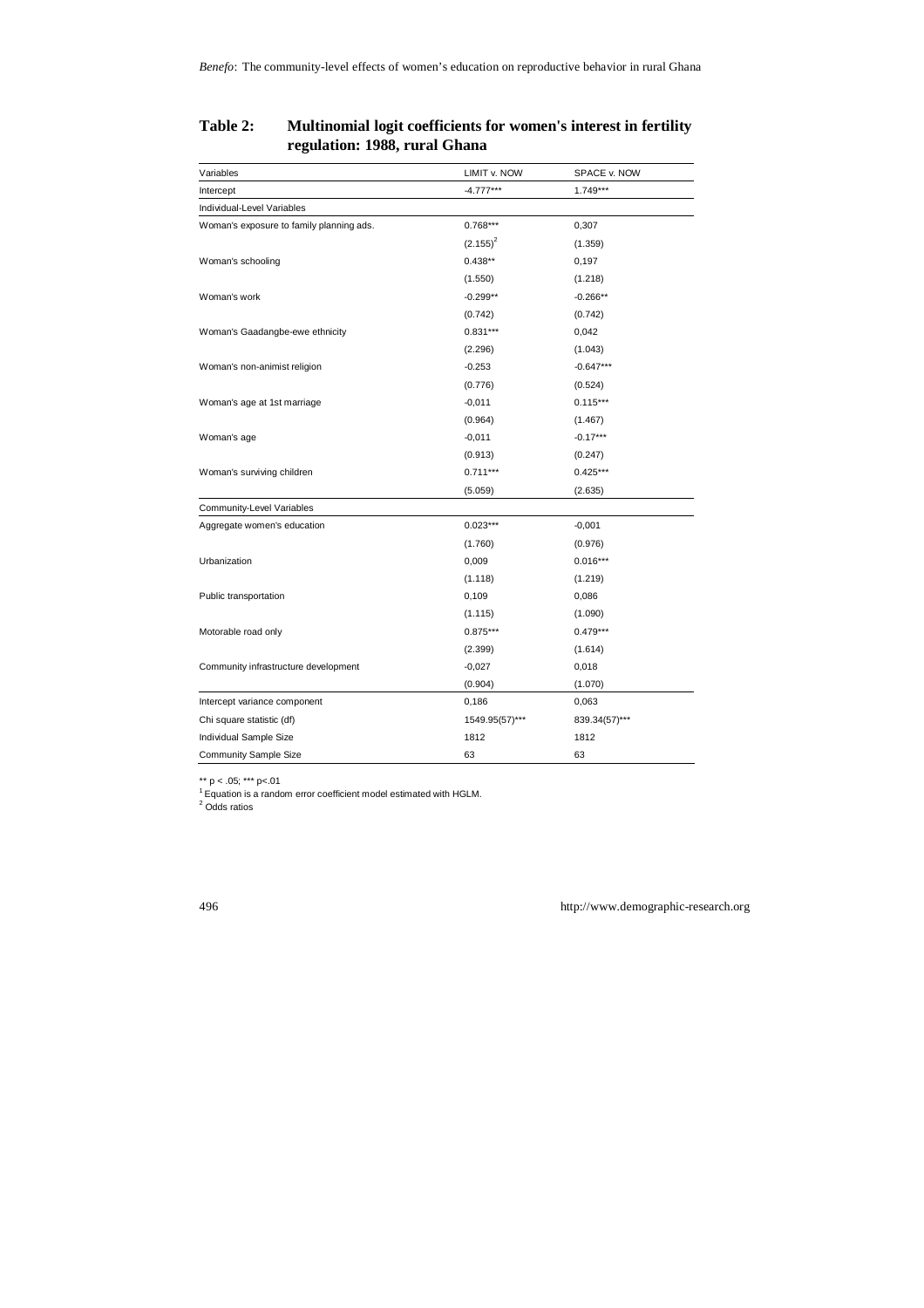Interest in limiting family size is revealed to differ from interest in spacing in its relationship with individual socio-economic status and life-cycle stage. The desire to limit childbearing increases with socio-economic status but is only weakly related to life-cycle stage. Three of the socio-economic variables - a woman's own education, her Gaadangbe-Ewe ethnicity and her exposure to family planning commercials - have significant and positive effects in the LIMIT equation, whereas family size is the only one of the three life-cycle variables that is significant. Unlike limiting, interest in spacing does not increase with socio-economic status but has strong associations with life-cycle stage. A woman's education, her Gaadangbe-ewe ethnicity and her exposure to family planning commercials have no effects on her interest in spacing. The two significant socio-economic status variables both indicate that high status decreases a woman's interest in spacing. Non-animists and nonfamily workers are less likely than others to express an interest in spacing, not more likely. On the other hand, all three life-cycle variables, family size, age and age at first marriage, have significant effects on interest in spacing.

Although individual-level characteristics are shown to be important, table 2 reveals that community characteristics also influence whether a woman will be interested in regulating her fertility. The highly significant estimates of the intercept variance show that there remain community-level variables not included in this study that shape a woman's interest in regulating her childbearing. Furthermore, several of the community characteristics included in the study are highly significant determinants of women's interest in regulating their fertility. The aggregate education of women is shown to increase women's interest in limiting their fertility but has no effect on their desire to space. The odds ratios reveal aggregate women's education to have an impact on interest in limiting fertility that is comparable in magnitude to its individual-level counterpart. A standard deviation increase in the percent of women in a community with education increases the odds that a woman will be interested in limiting her fertility by 76%. The education of a single woman increases her odds of being interested in limiting fertility by only 55%.

Community access to transportation influences women's interest in regulating childbearing but the effect is complicated. Community access to motorable roads stands out as increasing interest in both limiting and spacing childbirths. But communities with access to public transportation, which presumably are the best endowed with communication resources, are no different at all from those with no access to any motorable roads. The effect of motorable road access on women's interest in limiting their childbearing is quite substantial and even exceeds that of aggregate education in magnitude. Compared to other women, those in communities with motorable roads have 139% higher odds of being interested in limiting and only 61% higher odds of being interested in spacing their childbearing. Proximity to an urban area increases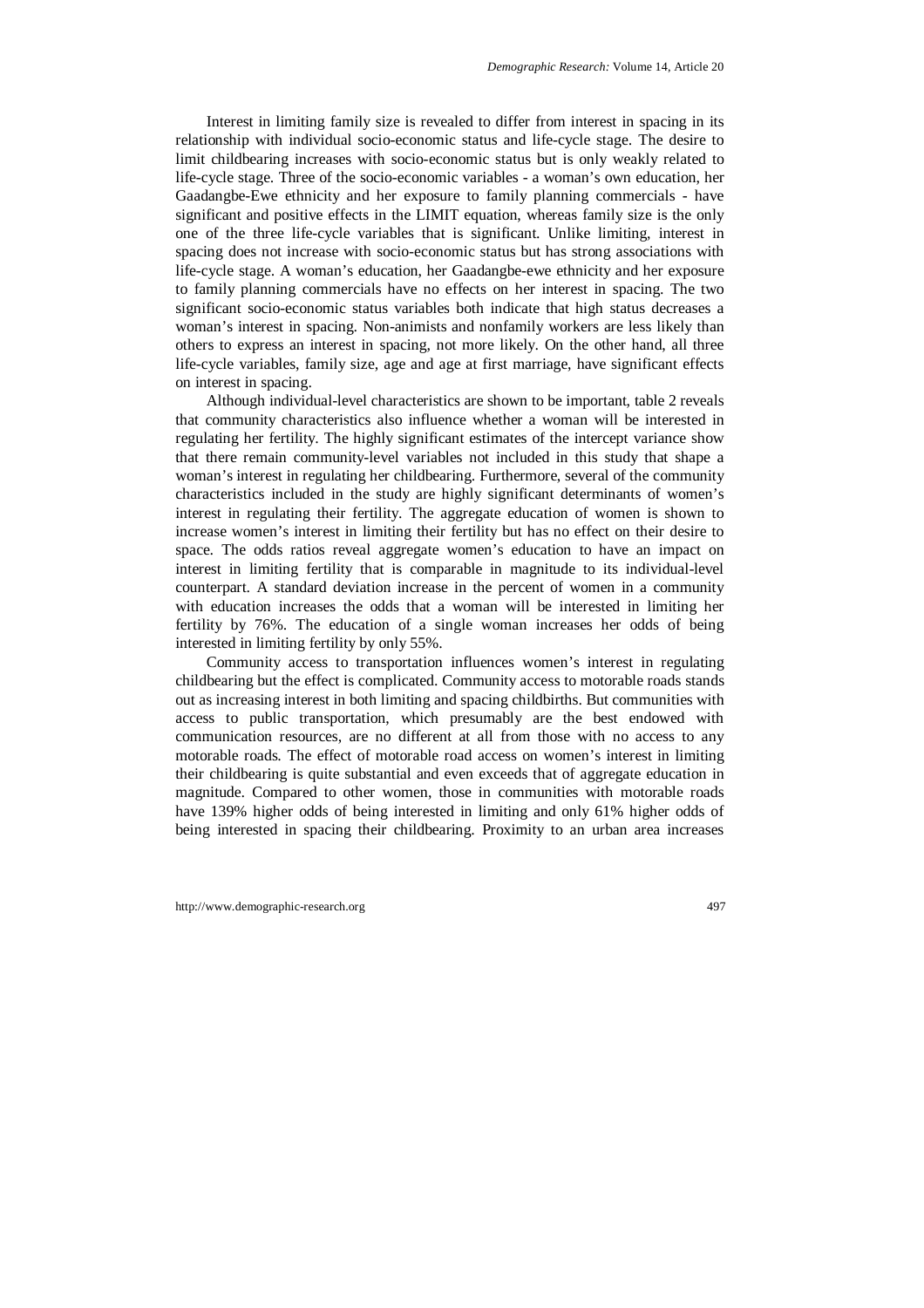interest in spacing but has no effect on interest in limiting childbearing. The community infrastructural development is never significant.

The results reported in this sub-section show that a woman's interest in regulating her fertility is affected by the education of other women in her community. It also reveals other community influences operating alongside the education of other women. In the next section, I examine whether aggregate women's education and the other community characteristics are determinants of contraception.

#### **3.3.2 Contraceptive use**

Equations for the contrasts between the three groups of women interested in contraception (MODERN, TRAD and INTEND) with those not interested (NOT) are presented in the first three columns of Table 3. The multivariate results reveal the usefulness of distinguishing contraception by type. The effects of the individual-level controls are found to differ between modern and traditional contraception. The results in the first column show that modern contraception increases with socioeconomic status but has a weak relationship with life-cycle stage. A woman's exposure to family planning commercials, her education and nonfamily work all have highly significant and positive effects in the MODERN equation, whereas from among the life-cycle variables only her family size is significant. In contrast, results in the second column show socio-economic status has a weaker relationship with traditional contraception than with modern contraception. The coefficients for family planning exposure and nonfamily work are positive but much smaller in the traditional contraception equation than in the modern methods equation. Non-animism's negative effect in the second column also means that traditional contraception is quite high among some low status social groups. Lastly, unlike modern contraception, traditional contraception is strongly related with life-cycle stage. Family size, age at marriage and age, all have significant coefficients.

Once again, the highly significant intercept variances indicate that communitylevel variables not included in this study can explain variance in contraception. Several of the community characteristics included are shown to be important determinants of modern and traditional contraception. Aggregate women's education has a positive and significant effect in the modern contraception equation but not in the traditional contraception equation. The odds ratios reveal aggregate education has an impact on modern contraceptive use that is comparable in magnitude to the effect of its individuallevel counterpart. A standard deviation increase in the percent of educated women in a cluster increases a woman's odds of using modern contraception by over 80% (odds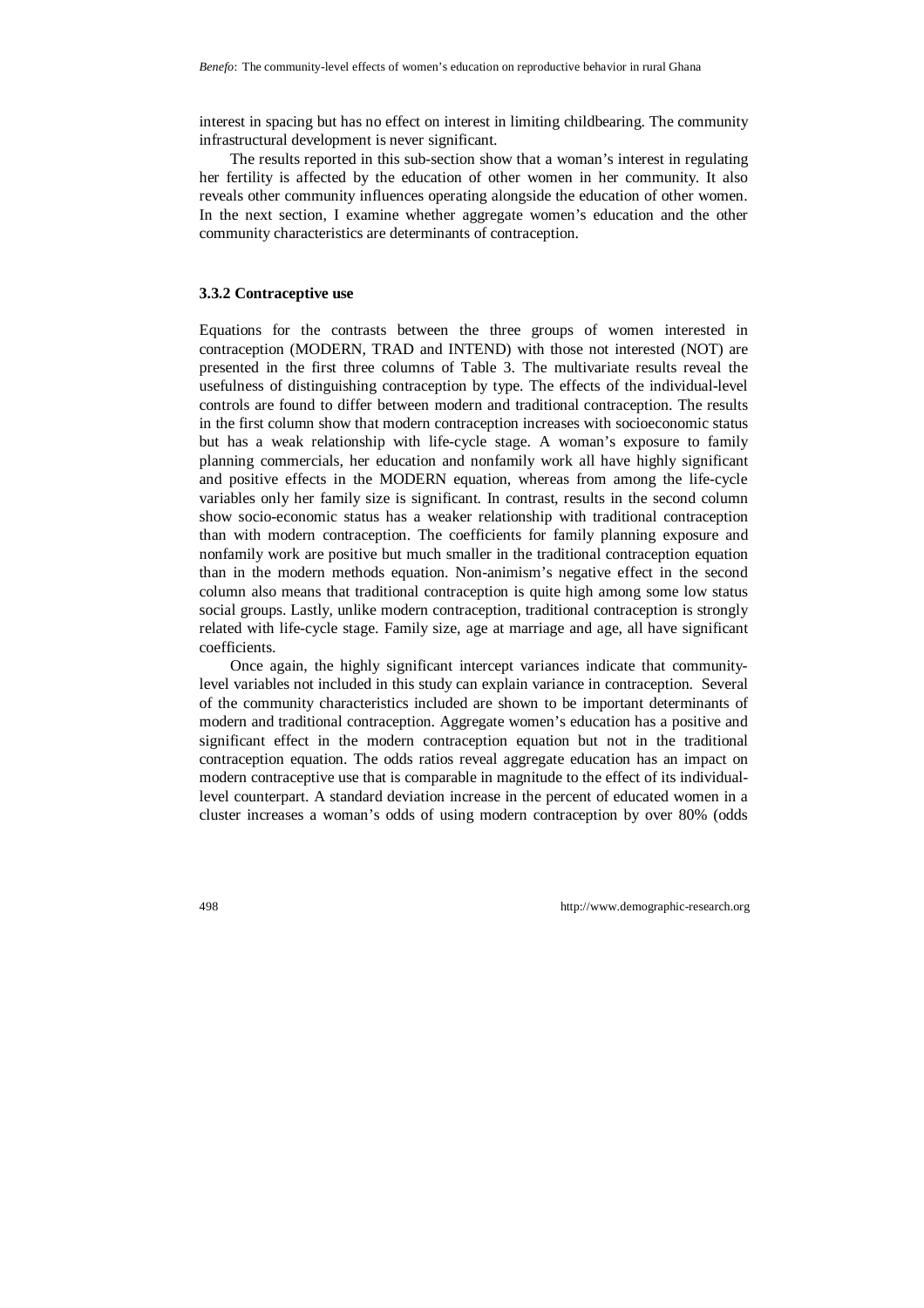ratio of 1.79) whereas educating a woman raises her odds of using modern contraception by 114% (odds ratio of 2.14).

|                                          | MODERN v. NONUSE | TRAD v. NONUSE | <b>INTEND v. NONUSE</b> |
|------------------------------------------|------------------|----------------|-------------------------|
| Intercept                                | $-5.953***$      | -4.373***      | $-1.017***$             |
| Individual-Level Variables               |                  |                |                         |
| Woman's exposure to family planning ads. | 2.428***         | $1.417***$     | 1.054***                |
|                                          | $(11.336)^2$     | (4.125)        | (2.869)                 |
| Woman's schooling                        | $0.761**$        | $0.912***$     | $0.568***$              |
|                                          | (2.140)          | (2.489)        | (1.765)                 |
| Woman's work                             | $0.742**$        | 0,472          | 0,098                   |
|                                          | (2.100)          | (1.603)        | (1.103)                 |
| Woman's Gaadangbe-ewe ethnicity          | $-0,568$         | 0,195          | 0,182                   |
|                                          | (0.567)          | (1.215)        | (1.200)                 |
| Woman's non-animist religion             | 0.365            | $-0.821***$    | 0,161                   |
|                                          | (1.441)          | (0.440)        | (1.175)                 |
| Woman's age at 1st marriage              | $-0,024$         | $0.114**$      | $0.052***$              |
|                                          | (0.923)          | (1.462)        | (1.189)                 |
| Woman's age                              | $-0,013$         | $-0.097***$    | $-0.104***$             |
|                                          | (0.895)          | (0.450)        | (0.425)                 |
| Woman's surviving children               | $0.282**$        | $0.436***$     | $0.409***$              |
|                                          | (1.902)          | (2.702)        | (2.541)                 |
| Community-Level Variables                |                  |                |                         |
| Aggregate women's education              | $0.024***$       | $-0,012$       | 0,007                   |
|                                          | (1.804)          | (0.744)        | (1.188)                 |
| Urbanization                             | $-0,002$         | $0.023***$     | 0,005                   |
|                                          | (0.976)          | (1.330)        | (1.064)                 |
| Public transport                         | 0,46             | $0.736**$      | 0,305                   |
|                                          | (0.976)          | (2.088)        | (1.357)                 |
| Motorable road only                      | $1.047**$        | 0,03           | 0,084                   |
|                                          | (2.849)          | (1.030)        | (1.088)                 |
| Community infrastructure development     | $-0,027$         | 0,024          | 0,01                    |
|                                          | (0.904)          | (1.094)        | (1.038)                 |
| Intercept variance component             | 0,203            | 0,389          | 0,145                   |
| Chi square statistic (df)                | $236.7(57)$ ***  | 440.13(57)***  | 123.55(57)***           |
| Individual sample size                   | 1812             | 1812           | 1812                    |
| Community sample size                    | 63               | 63             | 63                      |

## **Table 3: Multinomial logit coefficients for women's contraceptive use: 1988, rural Ghana**

\*\* p < .05; \*\*\* p<.01 1 Equation is a random error coefficient model estimated with HGLM.

<sup>2</sup> Odds ratios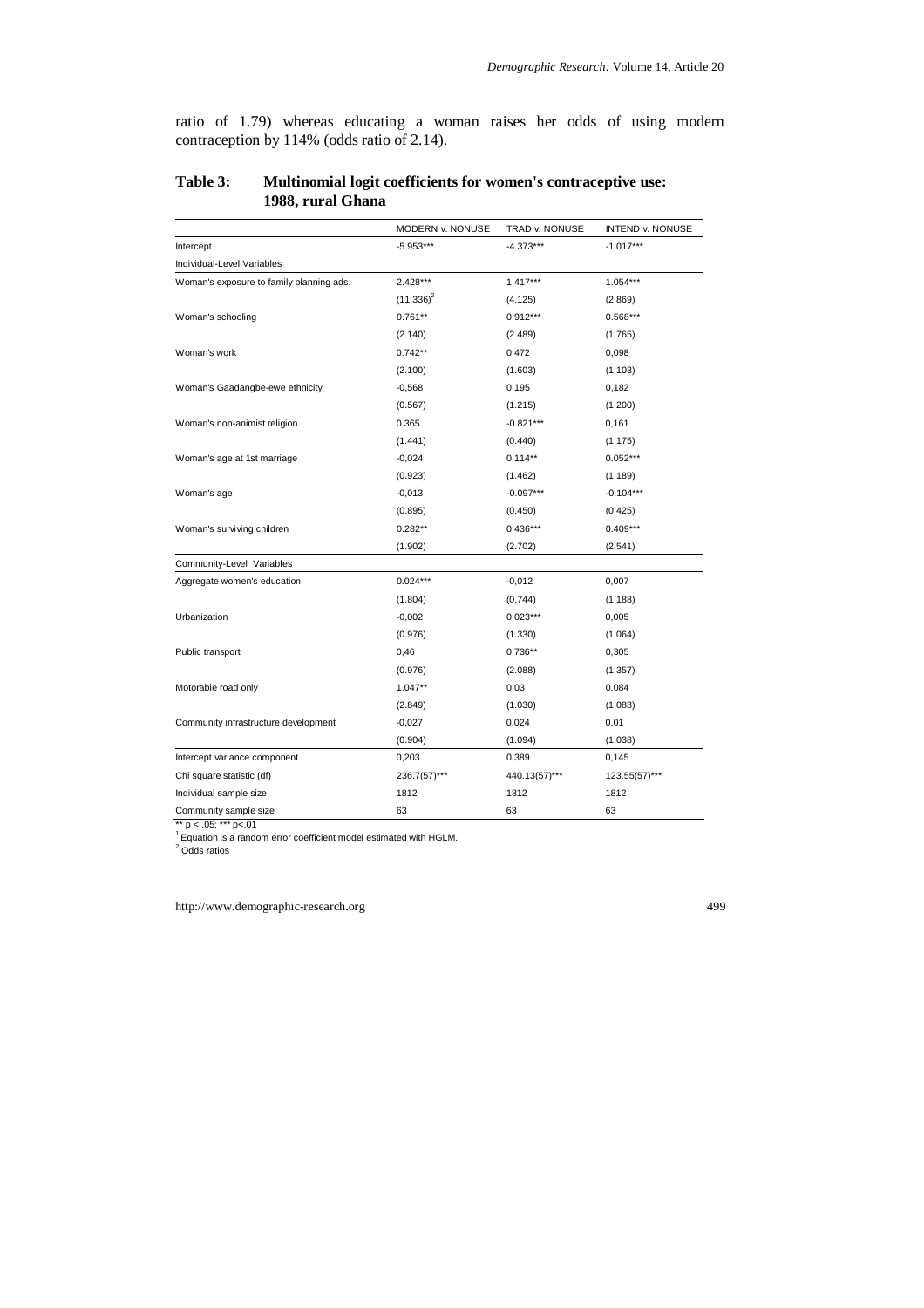Community access to transportation is associated with contraceptive use but as in the preceding section on women's interest in regulating fertility, this effect is observed to be very complicated. Community access to public transportation has a significant positive effect only on traditional contraception while community access to motorable roads has a positive and significant effect in the modern contraception equation. As before, the effect that community access to a motorable road has on modern contraception is shown to be quite large. Such access increases the odds of modern contraceptive use by 185% (unit odds ratio of 2.849). District urbanization has a positive effect in the traditional methods equation only while the community-level infrastructural development variable has no significant effects.

In the third column of table 3, the individual-level life cycle and socio-economic status variables have roughly the same effects on intention to use contraception as they have for actual contraceptive use. The intercept variance is also highly significant to indicate that community-level variables not included in this study can explain variance in intention to use contraception. However, unlike in the case for actual contraception, none of the community-level effects included in the study is significant in the third column. A possible reason for this is that people who intend to use contraception include both those intending to use modern methods and those intending to use traditional contraception. Since the two method types respond differently to community characteristics, pooling the two groups could have reduced the community effects.

#### **4. Discussion and conclusion**

This study finds that a woman's socio-economic status as well as her life cycle stage affect her reproductive behavior. This relationship is quite complicated and varies depending on the aspect of reproductive behavior examined. For instance, women's interest in limiting childbearing and using modern contraception increases with her socioeconomic status. In contrast, a woman's interest in spacing and traditional contraception is found to be influenced largely by her life cycle stage. As demographers believe that limiting fertility and using modern contraception are the critical behavioral ingredients for initiating and sustaining modern day fertility declines, this finding suggests that improving women's socio-economic status will promote that transformation.

Although finding that women's individual-level socio-economic mobility increases their interest in regulating fertility and using contraception is important, this study's most significant contribution is to show that community characteristics shape fertilityrelated decisions. One important community characteristic is the presence of educated women in a community. The study finds that as the percent of educated women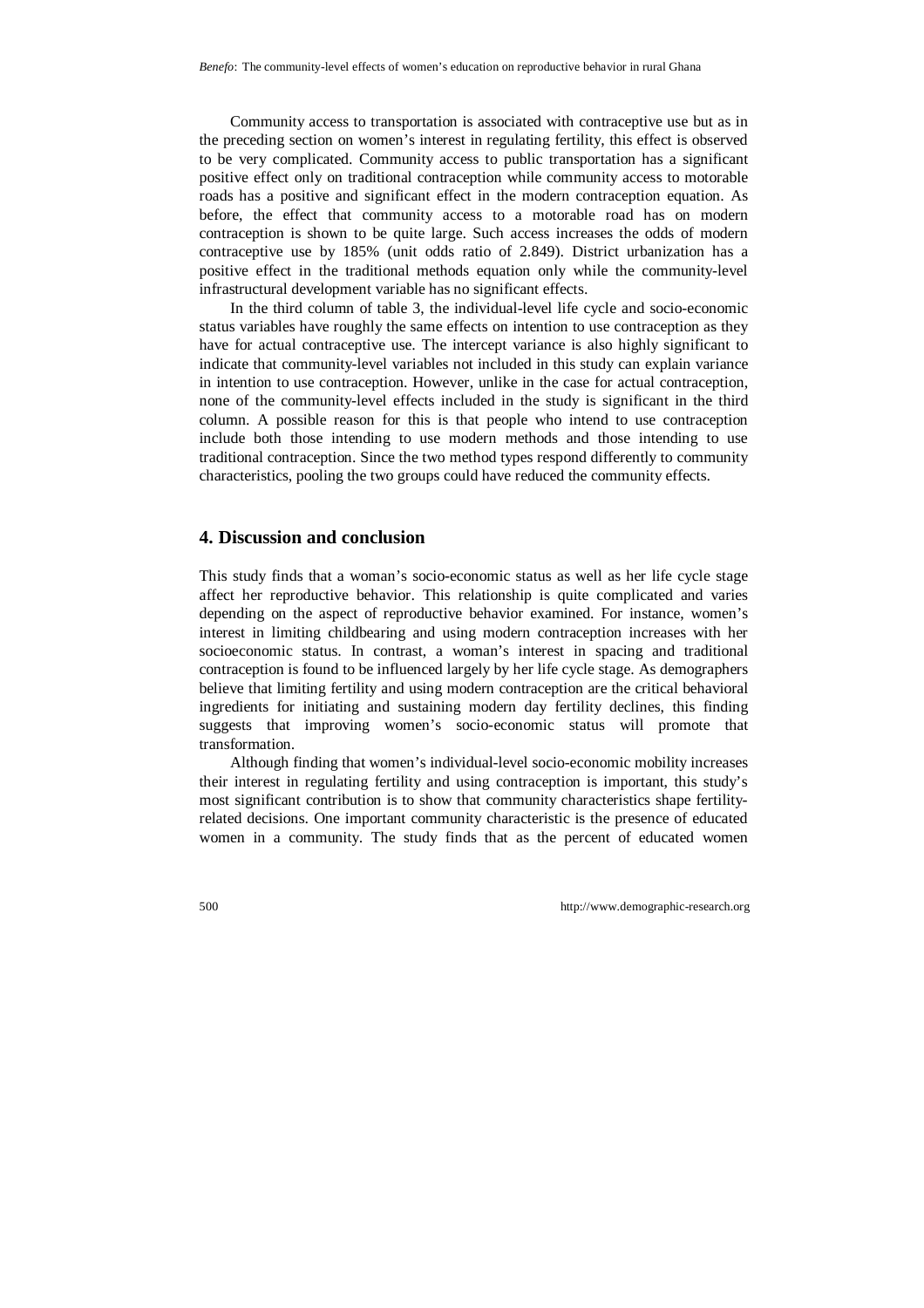increases in a community, women, regardless of their individual characteristics, become more interested in limiting childbearing and using modern contraception. This effect is very large relative to the effects obtained by educating a single woman and suggests that educating women elicits reductions in fertility for all women, regardless of their individual socio-economic status. Moreover, the study finds no evidence that aggregate women's education reduces interest in spacing and none that it reduces traditional contraception. There is therefore no evidence that aggregate education of women has the potential to increase fertility by eroding older methods of fertility regulation.

Community access to transportation also increases women's interest in regulating fertility and affects their use of contraception. But the effect is complex and does not clearly show that improved transportation supports reproductive innovation. Women with the best access to communication facilities in communities with public transportation are no different in terms of their interest in limiting fertility and in their use of modern contraception than those in places with no access to transportation. It is women in communities with access to motorable transportation who are much more likely than other women to be interested in limiting fertility and using modern contraception.

The transportation effect observed in this study defies easy interpretation. It is possible that limited mobility in communities with only motorable roads restricts external cultural contacts to socio-economic elites. Ideational inputs entering such communities are then relatively elitist and thus support women's interest in limiting fertility and using modern contraceptives. In contrast to the experience of communities with only motorable roads, external cultural contacts in communities with public transportation may be less selective by socio-economic privilege. Ideational inputs arriving in such communities are therefore diverse and provide exposure to reproductive ideas and behavior common to lower status people. Women in such communities thus end up finding more social support for using traditional contraceptives than their counterparts in places with only motorable roads.

Proximity to urban areas is a source of reproductive change in these rural communities, but it is not as powerful as women's education. In this setting, urbanization increases rural women's interest in spacing children and using traditional contraception but has no effects on their interest in limiting children and using modern contraception. One possible explanation for those findings is that lower status migrants provide the conduit for reproductive ideas developed in urban areas to diffuse to rural areas. The ideas that diffuse are those that support spacing children and traditional contraception.

That there is absolutely no association between community infrastructural development and reproductive behavior casts doubt on the developmentalist perspective that rural economic development is required to lift welfare sufficiently before fertility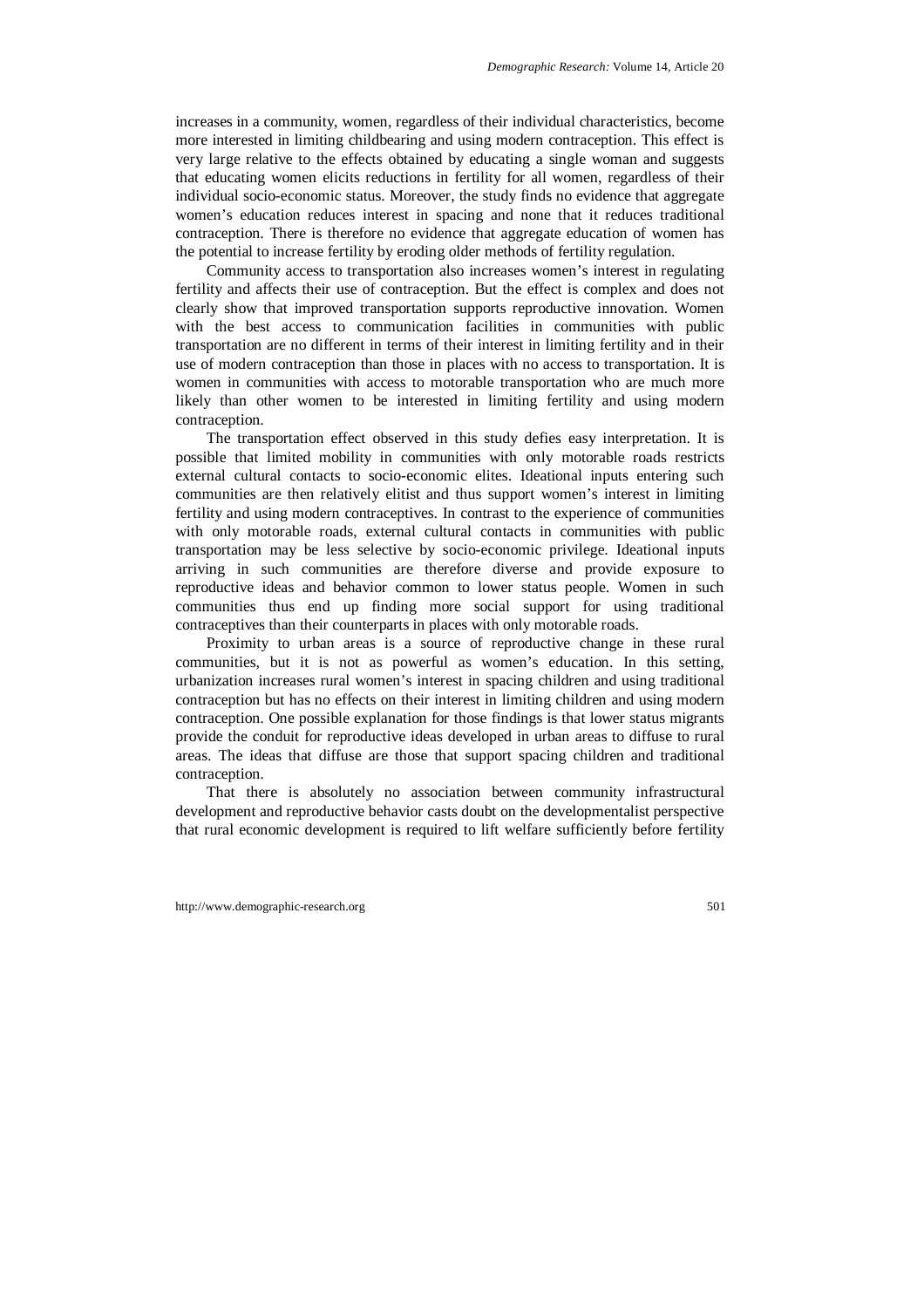can be expected to decline. It does not seem to be necessary that the economic cost of childbearing or that uncertainties and risk of rural life should decrease substantially before people become interested in regulating fertility or using contraception in this setting.

The community-level characteristics included in the statistical models that turned out to be significant allowed us to pinpoint some of the important community influences on fertility in rural Ghana. The highly significant intercept variances also showed that a great deal of the variation in women's interest in fertility regulation remained to be explained by characteristics of communities, even after accounting for the effects of predictors used in the analyses. More work remains to be done examining the role of community-level characteristics in shaping fertility-related behavior in rural Ghana.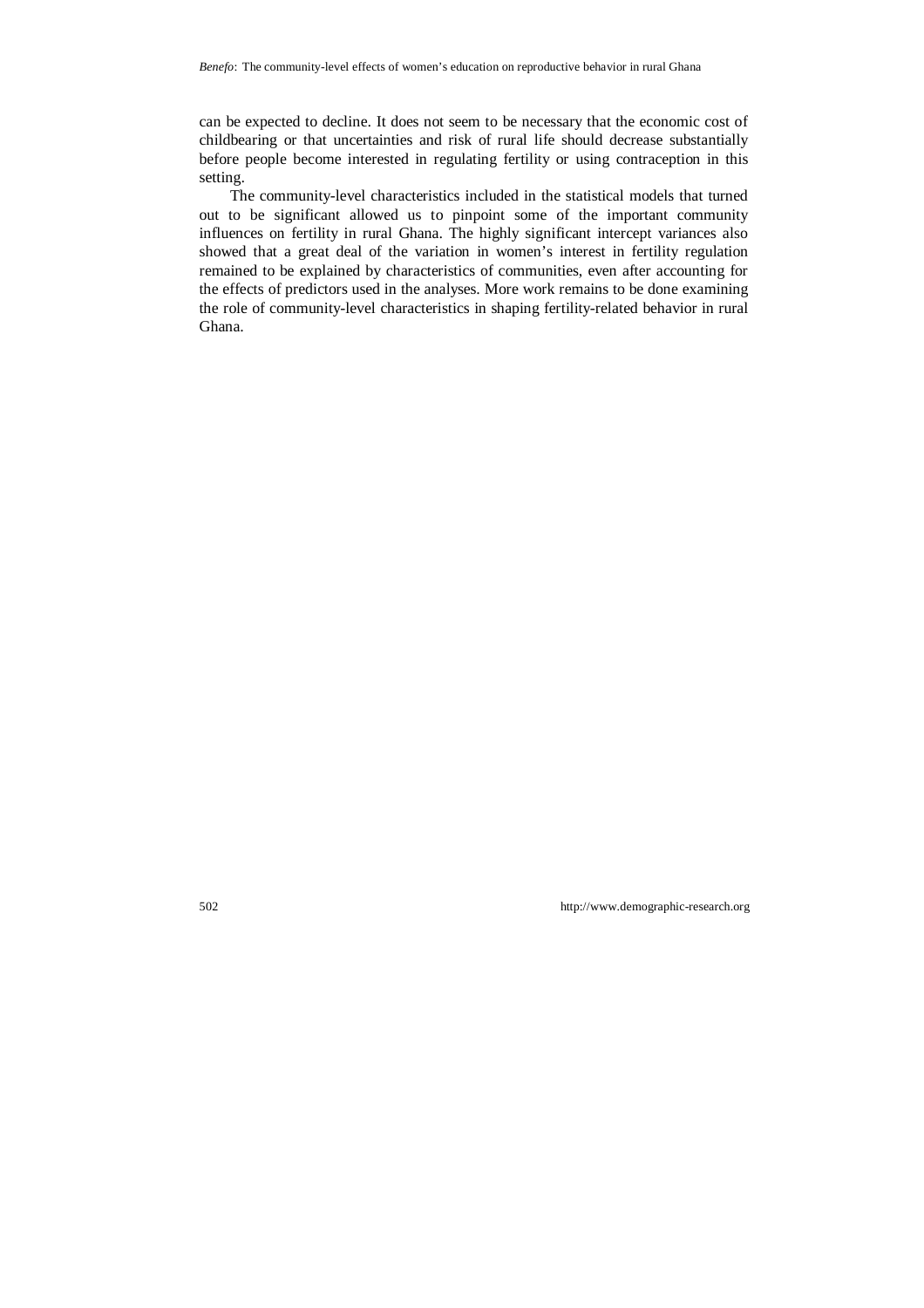## **References**

- Ahmed, R. 1994. "Investment in rural infrastructure: critical for commercialization." Pp. 141-152 in *Agricultural Commercialization, Economic Development, and Nutrition*, edited by J. v. Braun and E. Kennedy. Baltimore: John Hopkins Press.
- Allison, Paul D. 1999. *Logistic Regression: Using the SAS System: Theory and Application*. Cary, NC: SAS Institute Inc.
- Amin, S., I. Diamond, and F. Steele. 1996. "Contraception and religious practice in Bangladesh." Pp. 268–89 in *The Continuing Demographic Transition*, edited by G. W. Jones, R. M. Douglas, J. C. Caldwell, and R. M. D'Souza. Oxford, England: Clarendon Press.
- Bankole, A., German Rodriguez, and Charles F. Westoff. 1996. "Mass media messages and reproductive behavior in Nigeria." *Journal of Biosocial Science* 28:227 - 239.
- Bleek, Wolf. 1987. "Family and family planning in southern Ghana." Pp. 138-153 in *Sex Roles, Population and Development in West Africa*, edited by C. Oppong. Portsmouth, N.H.: Heinemann.
- Brockerhoff, Martin. 1995. " Fertility and family planning in African cities: The impact of female migration." *Journal of Biosocial Science* 27:347–358.
- Bryk, Anthony, Stephen Raudenbush, and Richard Congdon. 1996. *Hierarchical Linear and Nonlinear Modeling with the HLM/2L and HLM/3L Programs*. Chicago: SSI Scientific Software International.
- Caldwell, J. and Pat Caldwell. 1985. "Cultural forces tending to sustain high fertility in tropical Africa." World Bank, Washington, D.C. *PHN Technical Note 85-16*.
- Easterlin, R. A. and Eeileen M. Crimmins. 1985. *The Fertility Revolution: A Supply and Demand Analysis*. Chicago: The University of Chicago Press.
- Entwisle, Barbara, John B. Casterline, and Hussein A.-A. Sayed. 1989. "Villages as contexts for contraceptive behavior in rural Egypt." *American Soiological Review* 54:1019-1034.
- Freedman, Ronald. 1997. "Do family planning programs affect fertility preferences?" *Studies in Family Planning* 28:1-13.
- Ghana, Government of. 1984. *1984 Population Census of Ghana.* Accra: Ghana Statistical Service.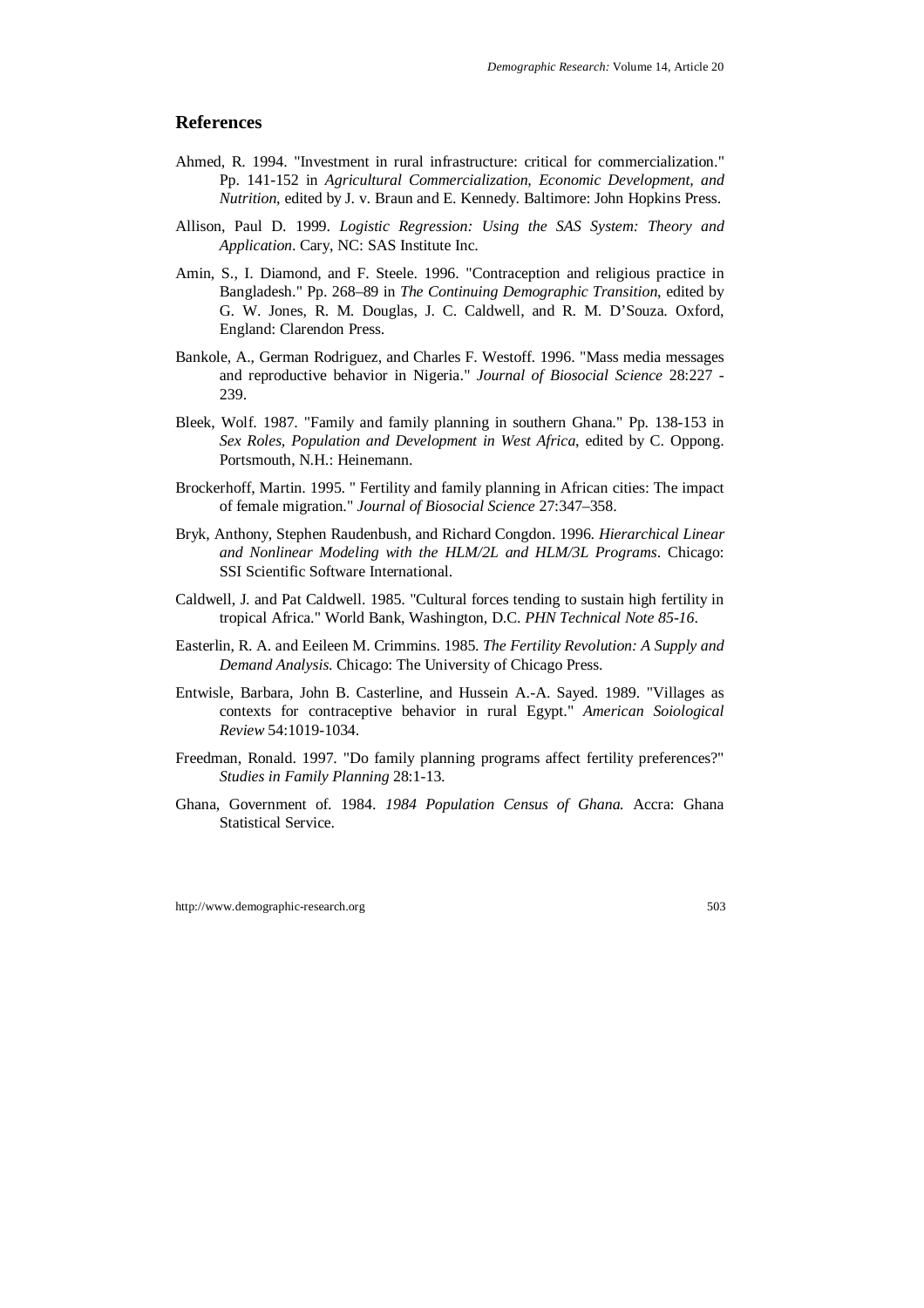- —. 1987. *Ghana Living Standards Survey*. Ghana Statistical Service, Accra.
- —. 1988. *The Ghana Living Standard Survey.* Ghana Statistical Service, Accra.
- Goldscheider, Calvin. 1984. "Migration and rural fertility in less developed countries." Pp. 34-48 in *Rural Development and Human Fertility.*, edited by W. A. Schutjer and C. S. Stokes. New York NY: Macmillan.
- Gugler, J and WG Flanagan. 1978. *Urbanization and Social Change in West Africa*. Cambridge; New York: Cambridge University Press.
- Guo, G and H Zhao. 2000. "Multilevel modeling for binary data." *Annual Review of Sociology* 26:441–62.
- Gustavo, Angeles, David K. Guilkey, and Thomas A. Mroz. 1988. "Purposive program placement and the estimation of family planning program effects in Tanzania." *Journal of the American Statistical Association* 93:884 - 899.
- Hammerslough, Charles. 1992. "Proximity to contraceptive services and fertility transition in rural Kenya." *International Family Planning Perspectives* 18:54 - 58.
- Harbison, Sarah F. and Warren C. Robinson. 1985. "Rural electrification and fertility change." *Population Research and Policy Review* 4:149 - 171.
- Health, Ghana Ministry of. 1992. "Conceptions and misconceptions: community views of family planning." Health Research Unit, Accra, Ghana. Unpublished.
- Hedeker, Donald. 2003. "A mixed-effects multinomial logistic regression model." *Statistics in Medicine* 22:1433-1446.
- Hirschman, C. and P. Guest. 1990. "Multilevel models of fertility determination in four southeast Asian countries: 1970 and 1980." *Demography* 27:369-396.
- Hirschman, Charles. 1985. "Premarital socioeconomic roles and the timing of family formation: A comparative study of five Asian Societies." *Demography* 22:35-59.
- Hirschman, Charles and Yih-Jin Young. 2000. "Social context and fertility decline in Southeast Asia.." Pp. 11-39 in *Population and Economic Change in East Asia*, vol. A supplement to Vol. 26 Population and Development Review., edited by R. D. Lee and C. Y. C. Chu.
- Johnson-Hanks, Jennifer. 2003. "Education, ethnicity, and reproductive practice in Cameroon." *Population-E* 58:1-27.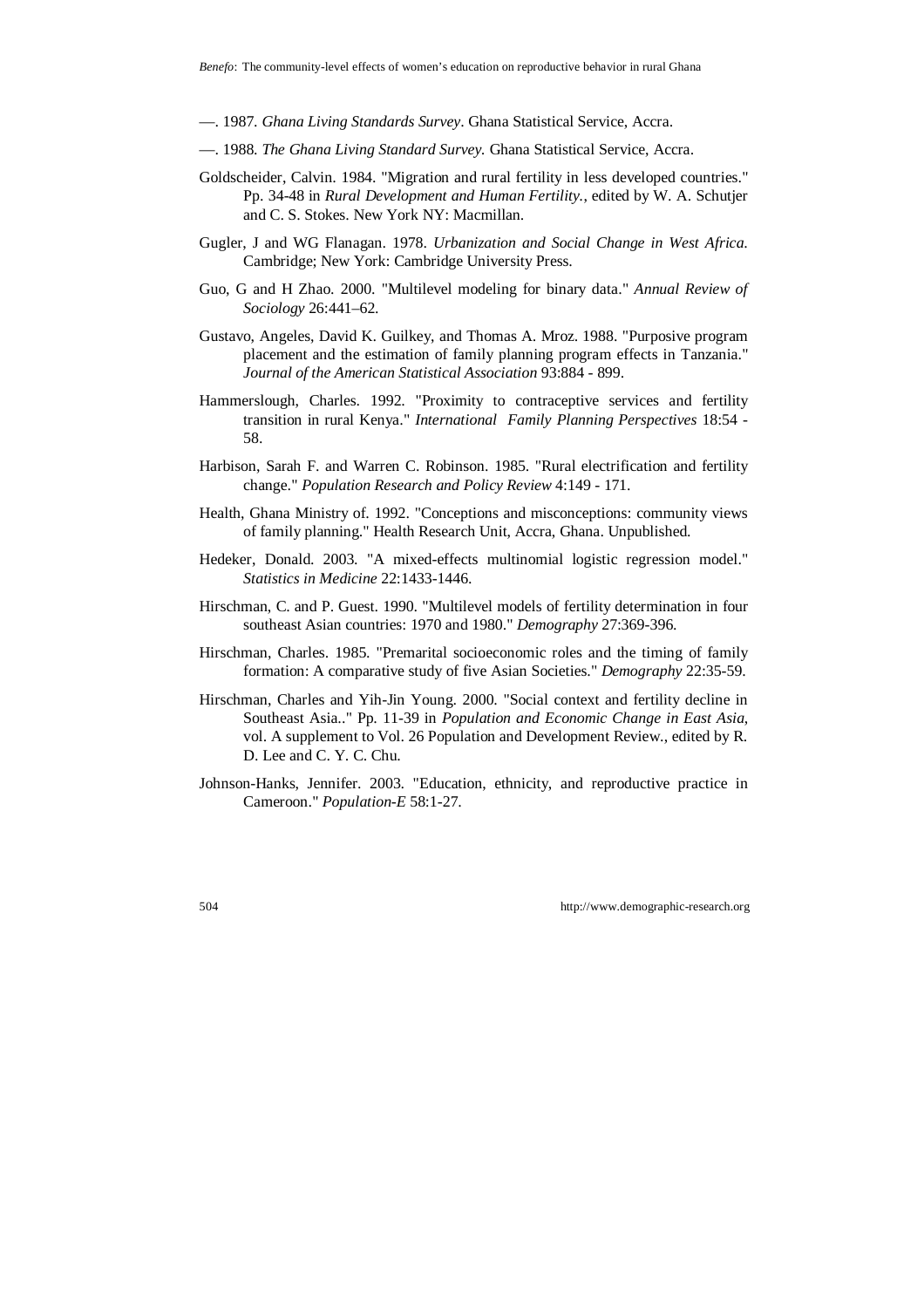- Kocher, James E. 1979. "Rural Development and Fertility Change in Tropical Africa: Evidence from Tanzania." Michigan State University, East Lansing. *African Rural Economy Paper*, no.19.
- Kravdal, Øystein. 2000. "A search for aggregate-Level effects of education on fertility, using data from Zimbabwe." *Demographic Research* 3.
- —. 2002. "Education and fertility in sub-Saharan Africa: Individual and community effects." *Demography* 39:233-250.
- Lesthaeghe, R. 1984. "Fertility and its proximate determinants in sub-Saharan Africa: the record of the 1960s and 1970s." IVrije Universiteit Interuniversity Program in Demography Working Paper 1984-2, Brussels.
- Lesthaeghe, R., C. Vanderhoeft, S. Becker, and M. Kibet. 1985. "Individual and contextual effects of education on proximate fertility determinants and on lifetime fertility in Kenya." Pp. 31-63 in *The Collection and Analysis of Community Data.*, edited by J. B.Casterline. Voorburg, Netherlands: International Statistical Institute.
- Lloyd, Cynthia B., Carol E. Kaufman, and Paul Hewet. 2000. "The Spread of Primary Schooing in Sub-Saharan Africa: Implications for Fertility Change." *Population and Development Review* 26:483 - 515.
- Long, Scott J. 1997. *Regression Models for Categorical and Limited Dependent Variables*. Thousand Oaks: Sage Publications.
- Maddala, G. S. 1983. *Limited Dependent and Qualitative Variables in Economics*. Cambridge: Cambridge University Press.
- Malhotra, Anju and Shyam Thapa. 1991. "Determinants of contraceptive method choice in Sri Lanka: An update of a 1987 survey." *Asia-Pacific Population Journal* 6:25-40.
- Mason, K. O. 1987. "The impact of women's social position on fertility in developing countries." *Sociological Forum* 2: 718-745.
- McNay, Kirsty, Perianayagam Arokiasamy, and Robert H. Cassen. 2003. "Why are uneducated women in India using contraception? A multilevel analysis." *Population Studies* 57:21–40.
- Montgomery, M. R. and J. B. Casterline. 1996. "Social learning, social influence and new models of fertility." *Population and Development Review* 22:151-175.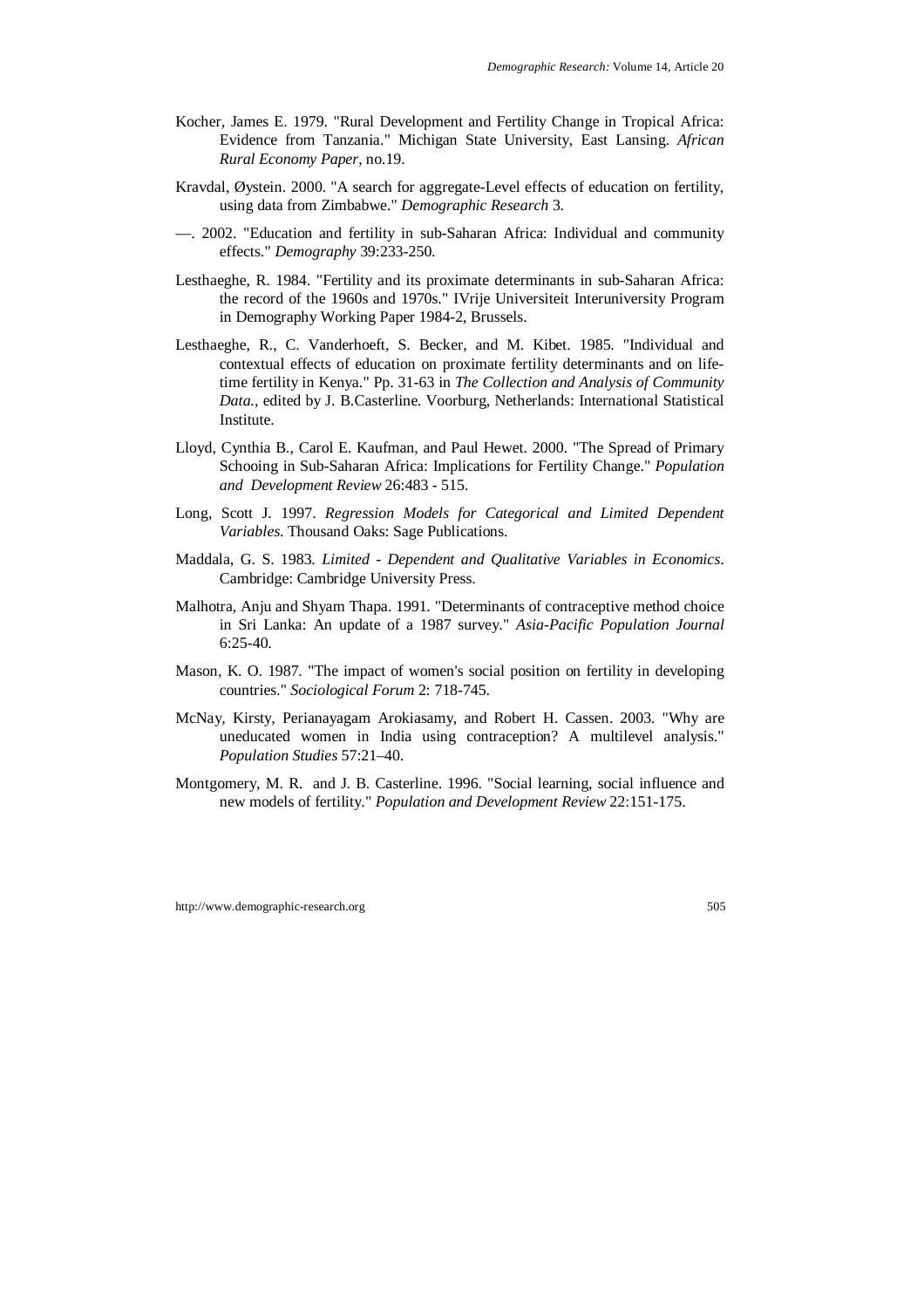- Moursund, Anne and Øystein Kravdal. 2003. "Individual and community effects of women's education and autonomy on contraceptive use in India." *Population Studies* 57:285 - 301.
- Nations, United. 1991. *World Population Prospects 1990*. Department of International Economic and Social Affairs, New York.
- Onuoha, Nelson C. and Ian M. Timaeus. 1995. "Has a fertility transition begun in West Africa?" *Journal of International Development* 7:93 - 116.
- Raftery, Adrian E., Steven M. Lewis, and Akbar Aghajanian. 1995. "Demand or ideation? Evidence from Iranian marital fertility decline." *Demography* 32:159 - 182.
- Raudenbush, S. W. and A. S. Bryk. 2002. *Hierarchical Linear Models*. Thousand Oaks, Calif.: Sage.
- Reed, Holly, Rona Briere, and John Casterline. 1999. *The Role of Diffusion Processes in Fertility Change in Developing Countries: Report of A Workshop*. Committee on Population, National Research Council, Washington D.C.
- Saha, Tulshi D. 1994. "Community resources and reproductive behaviour in rural Bangladesh." *Asia-Pacific Population Journal* 9:3 - 18.
- Service, Ghana Statistical. 1989. *Ghana Demographic and Health Survey 1988*. Columbia, Maryland: IRD/Macro Systems, Inc.
- Shapiro, David and B. Oleko Tambashe. 2001. "Fertility Transition in Urban and Rural Areas of Sub-Saharan Africa." Population Research Institute, The Pennsylvania State University, University Park, PA.
- Tienda, M., V. G. Diaz, and S. A. Smith.. 1985. "Community education and differential fertility in Peru." *Canadian Studies in Population* 12:137-158.
- Van de Walle, Etienne and John Knodel. 1980. "Europe's fertility transition: New evidence and lessons for today's developing world." Population Reference Bureau. *Population Bulletin* 34(6).
- Watkins, Susan Cotts. 1991. "More Lessons from the Past: Women's Informal Networks and Fertility Decline." in *Seminar on the Course of Fertility Transition in sub-Saharan Africa*. Harare, Zimbabwe: International Union for the Scientific Study of Population.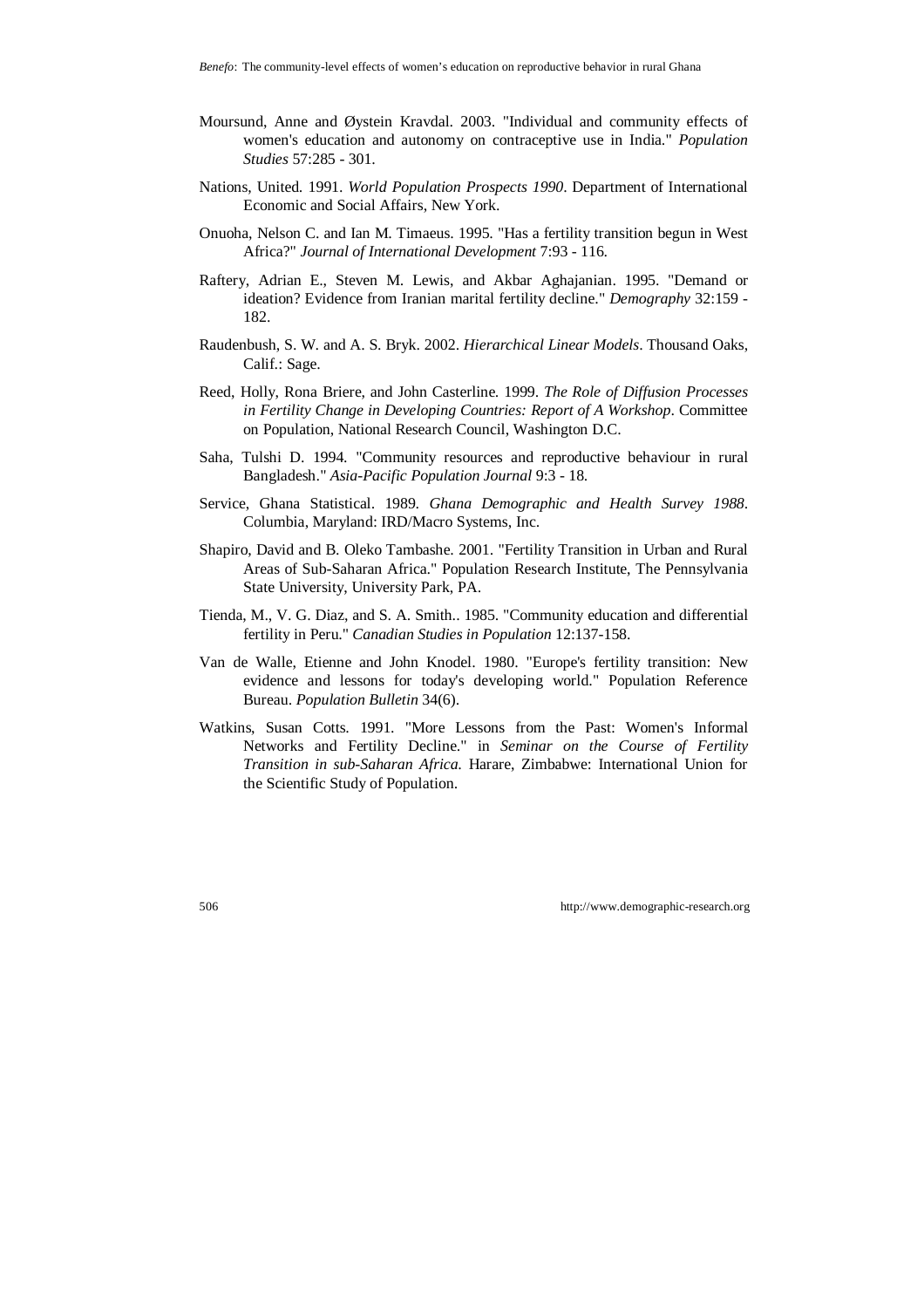- Westoff, Charles. 1999. "Mass communications and fertility." Pp. 237 251 in *Dynamics of Values in Fertility Change*, edited by R. Leete. Oxford: Oxford University press.
- Westoff, Charles. and German. Rodriguez. 1995. "The mass media and family planning in Kenya." *International Family Planning Perspectives* 21:26 - 31.